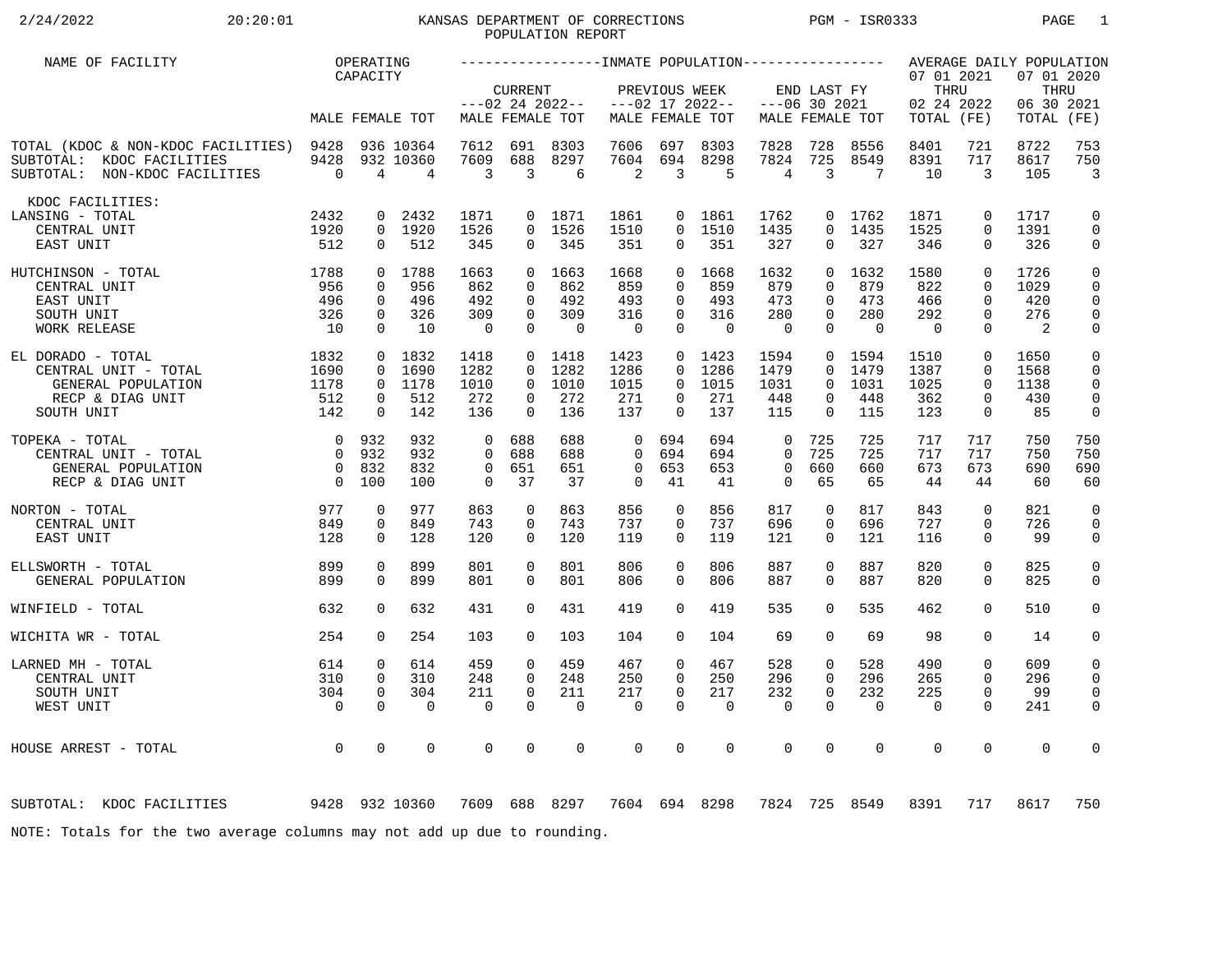| 2/24/2022<br>20:20:01                                                                     |                                                         |                                                               |                                                        |                                                                   |                                                             | POPULATION REPORT                                                   | KANSAS DEPARTMENT OF CORRECTIONS                                   |                                                           |                                                         | $PGM - ISR0333$                                                 |                                                                 |                                                       |                                                                           |                                                 | PAGE                        | -2                                                                          |
|-------------------------------------------------------------------------------------------|---------------------------------------------------------|---------------------------------------------------------------|--------------------------------------------------------|-------------------------------------------------------------------|-------------------------------------------------------------|---------------------------------------------------------------------|--------------------------------------------------------------------|-----------------------------------------------------------|---------------------------------------------------------|-----------------------------------------------------------------|-----------------------------------------------------------------|-------------------------------------------------------|---------------------------------------------------------------------------|-------------------------------------------------|-----------------------------|-----------------------------------------------------------------------------|
| NAME OF FACILITY                                                                          |                                                         | OPERATING<br>CAPACITY                                         |                                                        |                                                                   | <b>CURRENT</b>                                              |                                                                     |                                                                    | PREVIOUS WEEK                                             |                                                         |                                                                 | END LAST FY                                                     |                                                       | 07 01 2021<br>THRU                                                        |                                                 | 07 01 2020<br>THRU          |                                                                             |
| MALE FEMALE TOT<br>NON-KDOC FACILITIES                                                    |                                                         |                                                               |                                                        |                                                                   |                                                             | MALE FEMALE TOT                                                     | $---02$ 24 2022-- $---02$ 17 2022--                                |                                                           | MALE FEMALE TOT                                         | $---06$ 30 2021                                                 |                                                                 | MALE FEMALE TOT                                       | 02 24 2022<br>TOTAL (FE)                                                  |                                                 | 06 30 2021<br>TOTAL (FE)    |                                                                             |
| LARNED STATE HOSPITAL - TOTAL<br>PSYCHIATRIC UNIT                                         | 0<br>$\Omega$                                           | 4<br>$\overline{4}$                                           | 4<br>$\overline{4}$                                    | 0<br>$\Omega$                                                     | $\frac{3}{3}$                                               | $\frac{3}{3}$                                                       | $\frac{0}{0}$                                                      | $\frac{3}{3}$                                             | $\frac{3}{3}$                                           | $\frac{1}{1}$                                                   | $\frac{3}{3}$                                                   | $\overline{4}$                                        | $\frac{3}{3}$                                                             | $\frac{3}{3}$                                   | 4<br>$\overline{4}$         | $\frac{3}{3}$                                                               |
| CONTRACT JAIL PLACEMENT - TOTAL<br>COUNTY<br>OUT-OF-STATE<br>JO CTY RESIDENTIAL CENTER WR | $\mathsf{O}$<br>$\mathsf{O}$<br>$\mathsf 0$<br>$\Omega$ | $\mathbf 0$<br>$\mathsf 0$<br>$\mathsf{O}\xspace$<br>$\Omega$ | $\mathbf 0$<br>$\mathsf{O}$<br>$\mathbf 0$<br>$\Omega$ | $\overline{3}$<br>$\overline{0}$<br>$\mathsf{O}$<br>$\mathcal{E}$ | 0<br>$\begin{smallmatrix}0\\0\end{smallmatrix}$<br>$\Omega$ | $\overline{3}$<br>$\overline{0}$<br>$\overline{0}$<br>$\mathcal{E}$ | $\overline{a}$<br>$\begin{bmatrix} 0 \\ 0 \\ 0 \\ 2 \end{bmatrix}$ | 0<br>$\boldsymbol{0}$<br>$\begin{matrix}0\\0\end{matrix}$ | 2<br>$\overline{0}$<br>$\overline{0}$<br>$\overline{2}$ | $\overline{3}$<br>$\overline{0}$<br>$\mathbf 0$<br>$\mathbf{R}$ | $\overline{0}$<br>$\begin{smallmatrix}0\\0\\0\end{smallmatrix}$ | 3<br>$\overline{0}$<br>$\overline{0}$<br>$\mathbf{R}$ | $\mathsf{O}\xspace$<br>$\mathsf{O}\xspace$<br>$\overline{7}$              | $\overline{0}$<br>0<br>$\mathsf{O}$<br>$\Omega$ | 101<br>47<br>55<br>$\Omega$ | $\mathsf{O}$<br>$\overline{0}$<br>$\overline{\mathbf{0}}$<br>$\overline{0}$ |
| SUBTOTAL: NON-KDOC FACILITIES                                                             | $\overline{0}$                                          | $\overline{4}$                                                | $\overline{4}$                                         | 3                                                                 | $\overline{3}$                                              | 6                                                                   | 2                                                                  | 3                                                         | 5                                                       | $4\overline{ }$                                                 | $\overline{3}$                                                  | $7\overline{ }$                                       | 10                                                                        | 3                                               | 105                         | $\mathbf{3}$                                                                |
|                                                                                           |                                                         |                                                               |                                                        |                                                                   |                                                             |                                                                     |                                                                    |                                                           |                                                         |                                                                 |                                                                 |                                                       | ------------------------------PAROLE POPULATION-------------------------- |                                                 |                             |                                                                             |
| IN-STATE CASELOAD TOTAL<br>KANSAS<br>COMPACT                                              |                                                         |                                                               |                                                        | 4502<br>3375<br>1127                                              | 708<br>412<br>296                                           | 5210<br>3787<br>1423                                                | 4500<br>3368<br>1132                                               | 705<br>406<br>299                                         | 5205<br>3774<br>1431                                    | 4617<br>3478<br>1139                                            | 413                                                             | 721 5338<br>3891<br>308 1447                          | 5261<br>3824<br>1437                                                      | 705<br>404<br>302                               | 5674<br>4212<br>1462        | 788<br>474<br>314                                                           |
| OUT-OF-STATE CASELOAD TOTAL                                                               |                                                         |                                                               |                                                        | 863                                                               | 79                                                          | 942                                                                 | 850                                                                | 79                                                        | 929                                                     | 853                                                             | 73                                                              | 926                                                   | 939                                                                       | 76                                              | 898                         | 75                                                                          |
| ABSCOND/WARRANT TOTAL                                                                     |                                                         |                                                               |                                                        | 279                                                               | 69                                                          | 348                                                                 | 287                                                                | 68                                                        | 355                                                     | 259                                                             | 70                                                              | 329                                                   | 344                                                                       | 67                                              | 337                         | 74                                                                          |
| TOTAL                                                                                     |                                                         |                                                               |                                                        | 5644 856                                                          |                                                             | 6500                                                                | 5637                                                               | 852                                                       | 6489                                                    | 5729                                                            |                                                                 | 864 6593                                              | 6544                                                                      | 848                                             | 6909                        | 937                                                                         |
| ***PRE-REVOCATION CASES                                                                   |                                                         |                                                               |                                                        | $\overline{0}$                                                    | $\overline{0}$                                              | $\Omega$                                                            | $\overline{0}$                                                     | $\overline{0}$                                            | $\Omega$                                                | $\overline{0}$                                                  | $\overline{0}$                                                  | $\mathbf{0}$                                          | $\overline{0}$                                                            | $\Omega$                                        | $\Omega$                    | $\overline{0}$                                                              |

\*\*\*PRE-REVOCATION CASES ARE INCLUDED IN THE INMATE POPULATION TOTAL

NOTE: Totals for the two average columns may not add up due to rounding.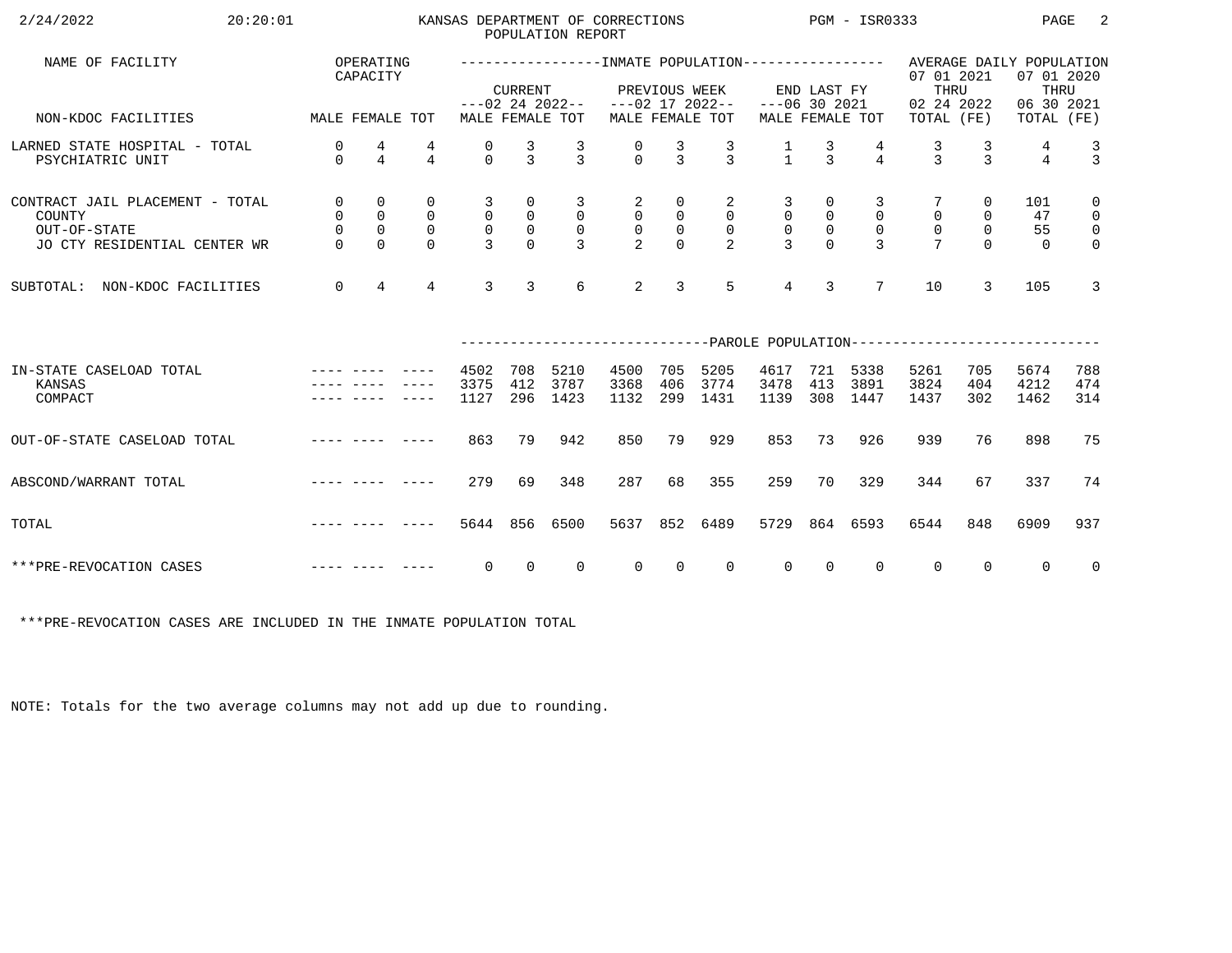## 2/24/2022 20:20:01 KANSAS DEPARTMENT OF CORRECTIONS PGM - ISR0333 PAGE 3POPULATION REPORT

## SUMMARY OF CHANGE

|                                                                                                                                        |      |                                                                                      | TOTAL (ALL INMATES)                                                                                                                                          |                                                 |     |                                                                                             | KDOC FACILITIES     |                                                                                                                                                                          |                  |                                                                    |     |                | NON-KDOC FACILITIES                                                                                                                            |                                                                                                 |                                  |                |            |                          |                            |                 | IN-STATE CASELOAD                                                                    |                                                                                                           |                                                                                                       |                                                                                       |                                              |  |
|----------------------------------------------------------------------------------------------------------------------------------------|------|--------------------------------------------------------------------------------------|--------------------------------------------------------------------------------------------------------------------------------------------------------------|-------------------------------------------------|-----|---------------------------------------------------------------------------------------------|---------------------|--------------------------------------------------------------------------------------------------------------------------------------------------------------------------|------------------|--------------------------------------------------------------------|-----|----------------|------------------------------------------------------------------------------------------------------------------------------------------------|-------------------------------------------------------------------------------------------------|----------------------------------|----------------|------------|--------------------------|----------------------------|-----------------|--------------------------------------------------------------------------------------|-----------------------------------------------------------------------------------------------------------|-------------------------------------------------------------------------------------------------------|---------------------------------------------------------------------------------------|----------------------------------------------|--|
|                                                                                                                                        |      | POPULATION                                                                           | MALE                                                                                                                                                         | CHANGE FROM<br>PREVIOUS MONTH<br>FEM            | TOT | POPULATION CHANGE FROM                                                                      |                     | MALE FEM                                                                                                                                                                 |                  | PREVIOUS MONTH                                                     | TOT |                | POPULATION CHANGE FROM                                                                                                                         |                                                                                                 | MALE FEM                         | PREVIOUS MONTH |            |                          | TOT                        |                 | POPULATION                                                                           |                                                                                                           | MALE                                                                                                  | CHANGE FROM<br>PREVIOUS MONTH<br>FEM                                                  | TOT                                          |  |
| JANUARY<br>FEBRUARY<br>MARCH<br>APRIL<br>MAY<br>JUNE<br>JULY<br><b>AUGUST</b><br>SEPTEMBER<br><b>OCTOBER</b><br>NOVEMBER               | 2021 | 8729<br>8735<br>8749<br>8686<br>8654<br>8556<br>8530<br>8445<br>8457<br>8400<br>8345 | $+ 15 - 9 + 6$<br>$+ 11 + 3 + 14$<br>$\sim$<br>$\sim$<br>$-77 - 21 -$<br>$-33 + 7 - 26$<br>$-79 - 6 - 85$<br>$-2+14+12$<br>$-37 - 20 - 57$<br>$-54 - 1 - 55$ | 7979 750 8729<br>$71 + 8 - 63$<br>$29 - 3 - 32$ | 98  | 8665<br>8714<br>8745<br>8682<br>8650<br>8549<br>8520<br>8432<br>8445<br>8386<br>8333        |                     | 7918 747 8665<br>$+ 58 - 9 + 49$<br>$+ 28 + 3 + 31$<br>$\sim$<br>$\sim$ $-$<br>$\sim$<br>$-36 + 7 - 29$<br>$\sim$<br>$-1 + 14 + 13$<br>$-38 - 21 - 59$<br>$-52 - 1 - 53$ |                  | $71 + 8 - 63$<br>$29 - 3 - 32$<br>$80 - 21 - 101$<br>$82 - 6 - 88$ |     |                | $\overline{4}$<br>$\begin{array}{ccccccccc} 14 & + & 1 & + & 1 & + & 2 \\ 12 & - & 2 & - & 0 & - & 2 \\ 9 & - & 2 & - & 1 & - & 3 \end{array}$ | 64<br>21<br>$4 -$<br>$4 -$<br>$7 +$<br>$10 + 3 - 0 + 3$<br>$13 + 3 - 0 + 3$<br>$12 - 1 - 0 - 1$ | $-43 - 0 - 43$<br>$-17 - 0 - 17$ | 61<br>$0 -$    | 3<br>$0 -$ | $0 - 0 -$<br>$3 - 0 + 3$ | 64<br>$\Omega$<br>$\Omega$ |                 | 5570<br>5514<br>5473<br>5442<br>5421<br>5338<br>5305<br>5256<br>5274<br>5209<br>5243 | $\sim$<br>$\sim$<br>$\overline{\phantom{a}}$<br>$\equiv$<br>$\overline{\phantom{a}}$<br>$+$<br>$\sim$ $-$ | 4809<br>$-44-$<br>$-36 -$<br>$27 -$<br>$14 -$<br>71 -<br>$33 -$<br>$33 -$<br>19 -<br>49 -<br>$+ 18 +$ | 761 5570<br>$12 - 56$<br>$12 - 83$<br>$16 - 49$<br>$1 + 18$<br>$16 - 65$<br>$16 + 34$ | $5 - 41$<br>$4 - 31$<br>$7 - 21$<br>$0 - 33$ |  |
| DECEMBER<br>JANUARY                                                                                                                    | 2022 | $8346 + 10 - 9 + 1$<br>$8326 - 3 - 17 - 20$                                          |                                                                                                                                                              |                                                 |     | 8337<br>8319                                                                                |                     | $+ 12 - 8 + 4$                                                                                                                                                           |                  |                                                                    |     |                | $-1$ $-17$ $-18$ $7$ $-2$ $-0$ $-2$                                                                                                            |                                                                                                 |                                  |                |            |                          |                            |                 | 5217<br>5223                                                                         | $\sim$ $-$<br>$+$                                                                                         | $25 -$<br>$6 -$                                                                                       | $1 - 26$                                                                              | $0 + 6$                                      |  |
| NET CHANGE OVER 12 MO PERIOD - 349 - 54 - 403 - 292 - 54 - 346 - 57 + 0 - 57 - 289 - 58 - 347<br>AVERAGE MONTHLY CHANGE $-29 - 5 - 34$ |      |                                                                                      |                                                                                                                                                              |                                                 |     |                                                                                             |                     | $-24 - 5 - 29$                                                                                                                                                           |                  |                                                                    |     |                |                                                                                                                                                |                                                                                                 |                                  | $5 + 0 -$      |            |                          | $5^{\circ}$                |                 | $-24 - 5 - 29$                                                                       |                                                                                                           |                                                                                                       |                                                                                       |                                              |  |
|                                                                                                                                        |      |                                                                                      |                                                                                                                                                              |                                                 |     | --------INMATE POPULATION - SUMMARY OF CHANGE (PERIOD: 07 01 2021 THRU 01 31 2022)--------  |                     |                                                                                                                                                                          |                  |                                                                    |     |                |                                                                                                                                                |                                                                                                 |                                  |                |            |                          |                            |                 |                                                                                      |                                                                                                           |                                                                                                       |                                                                                       |                                              |  |
|                                                                                                                                        |      |                                                                                      |                                                                                                                                                              | TOTAL                                           |     | (ALL INMATES) WOOC FACILITIES NON-KDOC FACILITIES                                           |                     |                                                                                                                                                                          |                  |                                                                    |     |                |                                                                                                                                                |                                                                                                 |                                  |                |            |                          |                            |                 |                                                                                      |                                                                                                           |                                                                                                       |                                                                                       |                                              |  |
|                                                                                                                                        |      |                                                                                      | MALE FEMALE                                                                                                                                                  |                                                 |     | TOTAL TOTAL TOTAL TOTAL TOTAL TOTAL TOTAL TOTAL TOTAL (BOTH SEXES) MALE FEMALE (BOTH SEXES) |                     |                                                                                                                                                                          |                  |                                                                    |     |                |                                                                                                                                                |                                                                                                 |                                  |                |            |                          |                            |                 |                                                                                      |                                                                                                           |                                                                                                       |                                                                                       |                                              |  |
| NUMBER OF INMATES - 198 - 32                                                                                                           |      |                                                                                      |                                                                                                                                                              |                                                 |     |                                                                                             | $-230$ $-198$ $-32$ |                                                                                                                                                                          |                  |                                                                    |     |                |                                                                                                                                                | $-230$                                                                                          |                                  |                | $+ 0$      |                          |                            | $\Omega$        | $+$                                                                                  | $\bigcap$                                                                                                 |                                                                                                       |                                                                                       |                                              |  |
| PERCENT CHANGE                                                                                                                         |      |                                                                                      | $-2.5$ $-4.4$ $-$                                                                                                                                            |                                                 |     | $-2.7%$                                                                                     |                     |                                                                                                                                                                          |                  |                                                                    |     | $-2.5% - 4.4%$ |                                                                                                                                                | $-2.7%$                                                                                         |                                  |                | $+$ $-$    | $.0%$ +                  |                            | .0 <sub>8</sub> |                                                                                      | .0 <sub>8</sub>                                                                                           |                                                                                                       |                                                                                       |                                              |  |
| AVERAGE MONTHLY CHANGE                                                                                                                 |      |                                                                                      | $-28 - 5$                                                                                                                                                    |                                                 |     | $-33$                                                                                       |                     |                                                                                                                                                                          |                  |                                                                    |     | $-28 - 5$      |                                                                                                                                                | $-33$                                                                                           |                                  |                | $+$        | $0 +$                    |                            | $\Omega$        | $+$                                                                                  | $\overline{0}$                                                                                            |                                                                                                       |                                                                                       |                                              |  |
|                                                                                                                                        |      |                                                                                      | PAROLE POPULATION - SUMMARY OF CHANGE (PERIOD: 07 01 2021 THRU 01 31 2022)                                                                                   |                                                 |     |                                                                                             |                     |                                                                                                                                                                          |                  |                                                                    |     |                |                                                                                                                                                |                                                                                                 |                                  |                |            |                          |                            |                 |                                                                                      |                                                                                                           |                                                                                                       |                                                                                       |                                              |  |
|                                                                                                                                        |      |                                                                                      | PRE-REV<br>CASES                                                                                                                                             |                                                 |     | ---INSTATE CASELOAD---- CASELOAD<br>TOTAL KANSAS COMPACTS OUT-OF-STATE                      |                     |                                                                                                                                                                          |                  |                                                                    |     |                |                                                                                                                                                |                                                                                                 |                                  |                |            | ABSCOND<br>WARRANT       |                            |                 |                                                                                      |                                                                                                           |                                                                                                       |                                                                                       |                                              |  |
| NUMBER OF OFFENDERS                                                                                                                    |      | $+$ 0                                                                                |                                                                                                                                                              |                                                 |     | $-115 - 102 - 13$                                                                           |                     |                                                                                                                                                                          |                  |                                                                    |     |                | $-17$                                                                                                                                          |                                                                                                 |                                  |                | + 14       |                          |                            |                 |                                                                                      |                                                                                                           |                                                                                                       |                                                                                       |                                              |  |
| PERCENT CHANGE                                                                                                                         |      |                                                                                      | $+$ .0%                                                                                                                                                      |                                                 |     | $-2.1$ % $-2.6$ %                                                                           |                     |                                                                                                                                                                          | - .98            |                                                                    |     |                | $-1.8%$                                                                                                                                        |                                                                                                 |                                  |                |            | $+4.2%$                  |                            |                 |                                                                                      |                                                                                                           |                                                                                                       |                                                                                       |                                              |  |
| AVERAGE MONTHLY CHANGE                                                                                                                 |      |                                                                                      | $+ 0$                                                                                                                                                        |                                                 |     | $-16 - 15$                                                                                  |                     |                                                                                                                                                                          | $\sim$ 100 $\mu$ | 2                                                                  |     |                | $-2$                                                                                                                                           |                                                                                                 |                                  |                | $+$        | 2                        |                            |                 |                                                                                      |                                                                                                           |                                                                                                       |                                                                                       |                                              |  |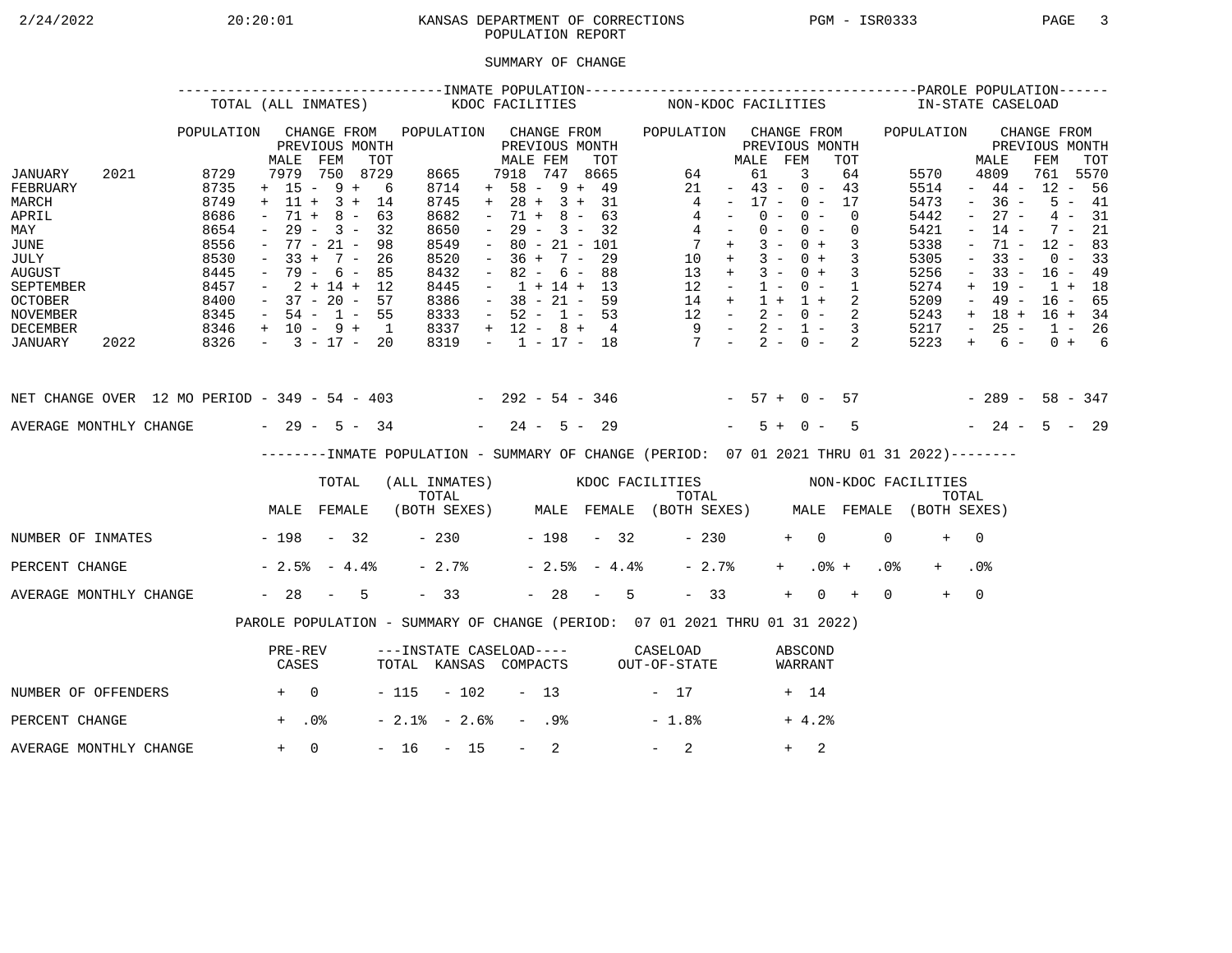## 2/24/2022 20:20:01 KANSAS DEPARTMENT OF CORRECTIONS PGM - ISR0333 PAGE 4POPULATION REPORT

| NAME OF FACILITY                                                                                  | -UNCLASSIFIED                         |                                                        |                                    | -SPECIAL MGM-                         |                                                          |                                    | INMATE CUSTODY CLASSIFICATION AS OF 02 24 2022<br>---MAXIMUM--- |                                                        |                                     |                                      |                                |                                    |                                           |                                                          |                                           | -UNC/SPM/MAX- -MEDIUM HIGH- --MEDIUM LOW- |                                                          |                                | $---MINIMUM---$            |                                                        |                                          |
|---------------------------------------------------------------------------------------------------|---------------------------------------|--------------------------------------------------------|------------------------------------|---------------------------------------|----------------------------------------------------------|------------------------------------|-----------------------------------------------------------------|--------------------------------------------------------|-------------------------------------|--------------------------------------|--------------------------------|------------------------------------|-------------------------------------------|----------------------------------------------------------|-------------------------------------------|-------------------------------------------|----------------------------------------------------------|--------------------------------|----------------------------|--------------------------------------------------------|------------------------------------------|
| KDOC FACILITIES                                                                                   | MALE FEM TOT                          |                                                        |                                    | MALE FEM                              |                                                          | TOT                                | MALE FEM                                                        |                                                        | TOT                                 |                                      |                                | MALE FEM TOT MALE FEM TOT          |                                           |                                                          |                                           | MALE FEM                                  |                                                          | TOT                            | MALE FEM                   |                                                        | TOT                                      |
| LANSING - TOTAL<br>CENTRAL UNIT<br>EAST UNIT                                                      | 9<br>8                                | $\Omega$<br>$\overline{0}$<br>$\Omega$                 | 9<br>8<br>$\mathbf{1}$             | 301<br>301<br>$\Omega$                | $\Omega$<br>$\mathbf 0$<br>$\Omega$                      | 301<br>301<br>$\Omega$             | 532<br>532<br>$\Omega$                                          | 0<br>$\mathbf 0$<br>$\Omega$                           | 532<br>532<br>$\Omega$              | 842<br>841<br>$\mathbf{1}$           | 0<br>0<br>$\Omega$             | 842<br>841<br>$\mathbf{1}$         | 316<br>316<br>$\Omega$                    | $\Omega$<br>$\mathbf 0$<br>$\Omega$                      | 316<br>316<br>$\Omega$                    | 326<br>326<br>$\Omega$                    | 0<br>$\mathbf 0$<br>$\Omega$                             | 326<br>326<br>$\Omega$         | 387<br>43<br>344           | 0<br>$\Omega$<br>0                                     | 387<br>43<br>344                         |
| HUTCHINSON - TOTAL<br>CENTRAL UNIT<br>EAST UNIT<br>SOUTH UNIT                                     | 8<br>$\Omega$<br>$\Omega$             | $\Omega$<br>$\Omega$<br>$\Omega$<br>$\Omega$           | 8<br>8<br>$\Omega$<br>$\Omega$     | 141<br>141<br>0<br>$\Omega$           | $\Omega$<br>$\Omega$<br>$\Omega$                         | 141<br>141<br>$\Omega$<br>$\Omega$ | 254<br>253<br>$\Omega$                                          | $\Omega$<br>$\Omega$<br>$\Omega$<br>$\Omega$           | 254<br>253<br>$\Omega$              | 403<br>402<br>$\Omega$               | 0<br>0<br>0<br>$\Omega$        | 403<br>402<br>$\Omega$             | 263<br>263<br>$\Omega$<br>$\Omega$        | $\Omega$<br>$\Omega$<br>$\Omega$<br>$\Omega$             | 263<br>263<br>$\Omega$<br>$\Omega$        | 596<br>172<br>424<br>$\Omega$             | $\Omega$<br>$\Omega$<br>$\mathbf 0$<br>$\Omega$          | 596<br>172<br>424<br>$\Omega$  | 401<br>25<br>67<br>309     | U<br>0<br>$\Omega$<br>$\Omega$                         | 401<br>25<br>67<br>309                   |
| EL DORADO - TOTAL<br>CENTRAL UNIT - TOTAL<br>GENERAL POPULATION<br>RECP & DIAG UNIT<br>SOUTH UNIT | 180<br>180<br>5<br>175<br>$\cap$      | $\Omega$<br>$\Omega$<br>$\Omega$<br>$\Omega$<br>$\cap$ | 180<br>180<br>5<br>175<br>$\Omega$ | 449<br>449<br>447<br>2<br>$\Omega$    | $\Omega$<br>$\Omega$<br>$\Omega$<br>$\Omega$<br>$\Omega$ | 449<br>449<br>447<br>2<br>$\Omega$ | 237<br>237<br>215<br>22<br>$\cap$                               | $\Omega$<br>$\Omega$<br>$\Omega$<br>$\Omega$<br>$\cap$ | 237<br>237<br>215<br>22<br>$\Omega$ | 866<br>866<br>667<br>199<br>$\Omega$ | 0<br>0<br>0<br>0<br>$\cap$     | 866<br>866<br>667<br>199<br>$\cap$ | 223<br>222<br>201<br>21<br>$\overline{1}$ | $\Omega$<br>$\Omega$<br>$\Omega$<br>$\Omega$<br>$\Omega$ | 223<br>222<br>201<br>21<br>$\overline{1}$ | 271<br>153<br>125<br>28<br>118            | $\Omega$<br>$\Omega$<br>$\Omega$<br>$\Omega$<br>$\Omega$ | 271<br>153<br>125<br>28<br>118 | 58<br>41<br>17<br>24<br>17 | $\Omega$<br>$\Omega$<br>$\Omega$<br>$\Omega$<br>$\cap$ | 58<br>41<br>17<br>24<br>17               |
| TOPEKA - TOTAL<br>CENTRAL UNIT - TOTAL<br>GENERAL POPULATION<br>RECP & DIAG UNIT                  | $\Omega$<br>$\Omega$<br>0<br>$\Omega$ | 61<br>61<br>29<br>32                                   | 61<br>61<br>29<br>32               | $\Omega$<br>$\Omega$<br>$\Omega$<br>0 | 14<br>14<br>14<br>$\Omega$                               | 14<br>14<br>14<br>$\Omega$         | 0<br>$\Omega$<br>$\Omega$<br>$\Omega$                           | 47<br>47<br>47<br>$\Omega$                             | 47<br>47<br>47<br>$\Omega$          | $\Omega$<br>$\Omega$                 | $0\;122$<br>0, 122<br>90<br>32 | 122<br>122<br>90<br>32             | 0<br>0<br>$\mathbf 0$<br>$\Omega$         | 75<br>75<br>74<br>$\mathbf{1}$                           | 75<br>75<br>74<br>$\mathbf{1}$            | $\Omega$                                  | 0151<br>0151<br>0151<br>$\Omega$                         | 151<br>151<br>151<br>$\Omega$  | 0                          | 0.340<br>0, 340<br>0 336<br>4                          | 340<br>340<br>336<br>$\overline{4}$      |
| NORTON - TOTAL<br>CENTRAL UNIT<br>EAST UNIT                                                       | $\Omega$<br>$\Omega$<br>$\Omega$      | $\Omega$<br>$\Omega$<br>$\Omega$                       | $\Omega$<br>$\Omega$<br>$\Omega$   | 12<br>12<br>$\Omega$                  | $\Omega$<br>$\overline{0}$<br>$\Omega$                   | 12<br>12<br>$\Omega$               | $\Omega$<br>$\mathbf 0$<br>$\Omega$                             | $\Omega$<br>$\mathbf 0$<br>$\Omega$                    | $\Omega$<br>0<br>$\mathbf 0$        | 12<br>12<br>$\Omega$                 | $\Omega$<br>0<br>$\Omega$      | 12<br>12<br>$\Omega$               | 1<br>1<br>$\Omega$                        | $\Omega$<br>$\Omega$<br>$\Omega$                         | $\mathbf{1}$<br>$\Omega$                  | 539<br>539<br>$\mathbf 0$                 | 0<br>$\mathbf 0$<br>$\mathbf 0$                          | 539<br>539<br>$\Omega$         | 311<br>191<br>120          | <sup>n</sup><br>$\Omega$<br>0                          | 311<br>191<br>120                        |
| ELLSWORTH - TOTAL<br>CENTRAL UNIT                                                                 |                                       | 0<br>$\Omega$                                          | 1<br>$\mathbf{1}$                  | 16<br>16                              | $\Omega$<br>$\Omega$                                     | 16<br>16                           | 1<br>$\mathbf{1}$                                               | 0<br>$\Omega$                                          | 1<br>$\mathbf{1}$                   | 18<br>18                             | 0<br>$\Omega$                  | 18<br>18                           | 316<br>316                                | $\Omega$<br>$\Omega$                                     | 316<br>316                                | 382<br>382                                | $\Omega$<br>$\mathbf 0$                                  | 382<br>382                     | 85<br>85                   | $\Omega$<br>$\Omega$                                   | 85<br>85                                 |
| WINFIELD - TOTAL                                                                                  | $\cap$                                | $\Omega$                                               | $\Omega$                           | $\Omega$                              | $\Omega$                                                 | $\Omega$                           | $\Omega$                                                        | $\Omega$                                               | $\Omega$                            | $\Omega$                             | 0                              | $\Omega$                           | $\Omega$                                  | $\Omega$                                                 | $\Omega$                                  | $\Omega$                                  | $\Omega$                                                 | $\Omega$                       | 431                        | $\Omega$                                               | 431                                      |
| WICHITA WR - TOTAL                                                                                | $\Omega$                              | $\Omega$                                               | $\Omega$                           | $\Omega$                              | $\Omega$                                                 | $\Omega$                           | $\Omega$                                                        | $\Omega$                                               | $\Omega$                            | $\Omega$                             | 0                              | $\Omega$                           | $\Omega$                                  | $\Omega$                                                 | $\Omega$                                  | $\Omega$                                  | $\Omega$                                                 | $\Omega$                       | 103                        | $\Omega$                                               | 103                                      |
| LARNED MH - TOTAL<br>CENTRAL UNIT<br>SOUTH UNIT                                                   | $\Omega$                              | $\Omega$<br>$\Omega$<br>$\Omega$                       | $\Omega$<br>0<br>$\Omega$          | 20<br>18<br>2                         | $\Omega$<br>0<br>$\Omega$                                | 20<br>18<br>2                      | 56<br>56<br>$\Omega$                                            | 0<br>0<br>$\Omega$                                     | 56<br>56<br>$\Omega$                | 76<br>74<br>2                        | 0<br>0<br>$\Omega$             | 76<br>74<br>2                      | 76<br>76<br>$\Omega$                      | 0<br>$\overline{0}$<br>$\Omega$                          | 76<br>76<br>$\Omega$                      | 95<br>95<br>$\Omega$                      | 0<br>0<br>$\Omega$                                       | 95<br>95<br>$\Omega$           | 212<br>3<br>209            | $\Omega$<br>$\Omega$<br>$\Omega$                       | 212<br>$\overline{\phantom{a}}$ 3<br>209 |
| KDOC FACILITIE<br>SUBTOTAL:                                                                       | 198                                   |                                                        | 61 259                             |                                       |                                                          |                                    | 939 14 953 1080 47 1127                                         |                                                        |                                     | 2217 122 2339 1195 75 1270           |                                |                                    |                                           |                                                          |                                           | 2209 151 2360                             |                                                          |                                | 1988 340 2328              |                                                        |                                          |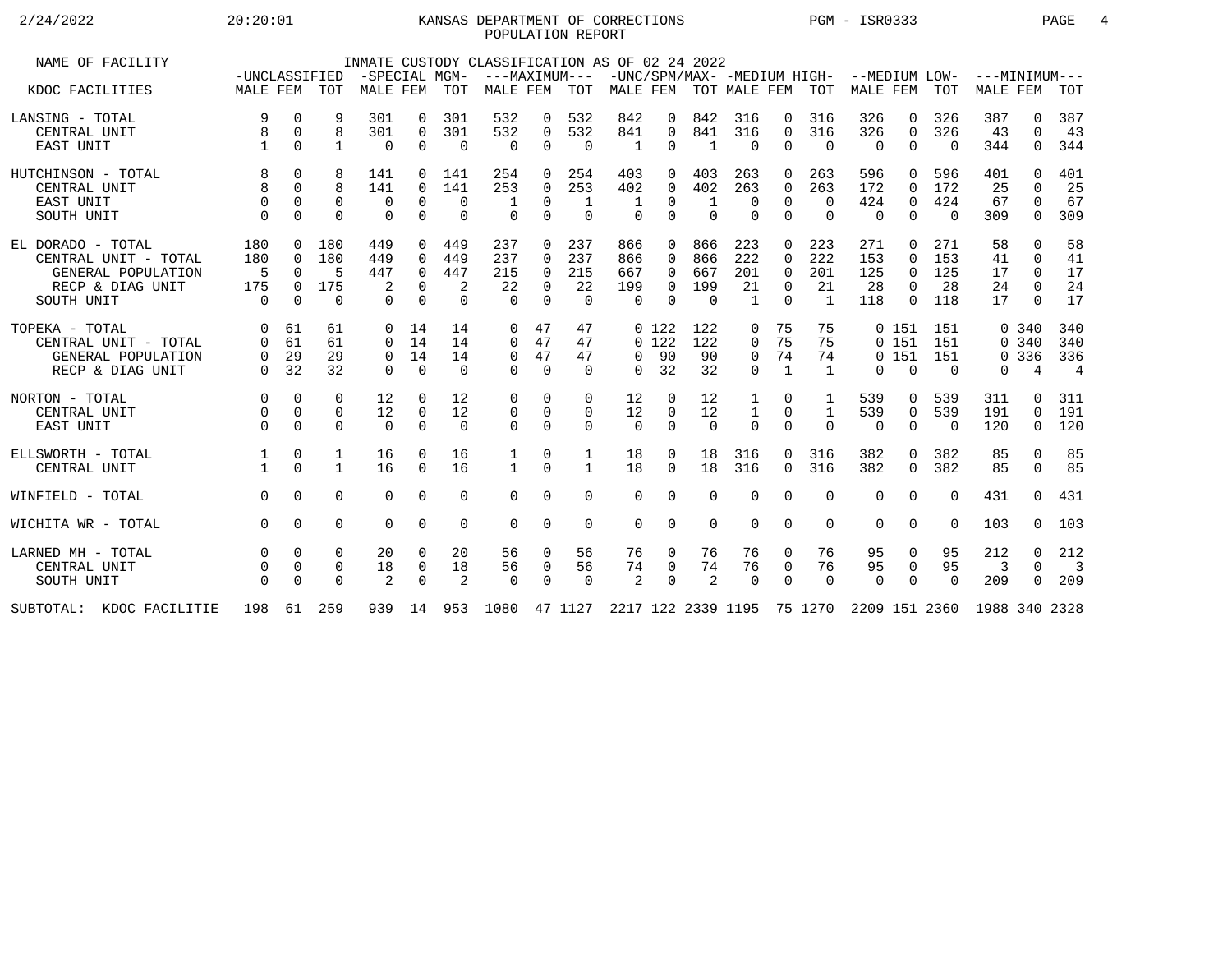| 2/24/2022                   | 20:20:01                  |          |          |                                                |                |          | KANSAS DEPARTMENT OF CORRECTIONS |                         | POPULATION REPORT |          |             |           |              |                |                                    | PGM - ISR0333        |          |             |                           |          | PAGE           | $\mathbf{b}$ |
|-----------------------------|---------------------------|----------|----------|------------------------------------------------|----------------|----------|----------------------------------|-------------------------|-------------------|----------|-------------|-----------|--------------|----------------|------------------------------------|----------------------|----------|-------------|---------------------------|----------|----------------|--------------|
| NAME OF FACILITY            |                           |          |          | INMATE CUSTODY CLASSIFICATION AS OF 02 24 2022 |                |          |                                  |                         |                   |          |             |           |              |                |                                    |                      |          |             |                           |          |                |              |
| NON-KDOC FACILITIES         | -UNCLASSIFIED<br>MALE FEM |          | TOT      | -SPECIAL MGM-<br>MALE FEM                      |                | TOT      | ---MAXIMUM---<br>MALE FEM        |                         | TOT               | MALE FEM |             |           | TOT MALE FEM |                | -UNC/SPM/MAX- -MEDIUM HIGH-<br>TOT | --MEDIUM<br>MALE FEM |          | LOW-<br>TOT | ---MINIMUM---<br>MALE FEM |          | TOT            |              |
| LARNED STATE HOSPITAL       | 0                         | $\Omega$ | $\Omega$ | $\Omega$                                       | $\overline{0}$ | $\Omega$ | $\Omega$                         | 3                       | 3                 |          | $0 \quad 3$ | 3         | $\Omega$     | $\cap$         | $\Omega$                           | $\Omega$             | $\Omega$ | $\Omega$    | $\Omega$                  | $\Omega$ | $\overline{0}$ |              |
| JO CTY RESIDENTIAL CEN      | $\Omega$                  | $\Omega$ | $\Omega$ | $\Omega$                                       | $\overline{0}$ | $\Omega$ | $\Omega$                         | $\overline{0}$          | $\Omega$          |          | $0 \quad 0$ | $\Omega$  | $\Omega$     | $\overline{0}$ | $\Omega$                           | $\Omega$             | $\Omega$ | $\Omega$    |                           | $\Omega$ |                |              |
| SUBTOTAL:<br>NON-KDOC       | $\Omega$                  | $\Omega$ | $\Omega$ | $\Omega$                                       | $\overline{0}$ | $\Omega$ | $\Omega$                         | $\overline{\mathbf{3}}$ | 3                 |          | $0 \quad 3$ | 3         | $\Omega$     | $\bigcap$      | $\Omega$                           | $\Omega$             | റ        | $\Omega$    |                           | $\Omega$ |                |              |
| TOTAL:<br>KDOC AND NON-KDOC | 198                       | -61      | 259      | 939                                            | 14             | 953      | L080                             |                         | 50 1130           | 2217 125 |             | 2342 1195 |              |                | 75 1270                            | 2209                 | 151      | 2360        | 1991                      |          | 340 2331       |              |

#### SPECIAL MANAGEMENT AND INFIRMARY INMATESSPECIAL MANAGEMENT(DISTRIBUTIONS)

| LOCATION                         |              |                 |          |          |                  |             |    |                 |          |       |             |          |          | INMATES      |          |
|----------------------------------|--------------|-----------------|----------|----------|------------------|-------------|----|-----------------|----------|-------|-------------|----------|----------|--------------|----------|
|                                  |              | ALL SPECIAL MGM |          |          | DISC SEGREGATION |             |    | PROTEC. CUSTODY |          | ADMIN | SEGREGATION |          |          | IN INFIRMARY |          |
| KDOC FACILITIES                  |              | MALE FEMALE TOT |          |          | MALE FEMALE TOT  |             |    | MALE FEMALE TOT |          |       | MALE FEMALE | TOT      | MALE     | FEMALE       | TOT      |
| LANSING CORRECTIONAL FACILITY    | 301          | 0               | 301      | 19       | $\Omega$         | 19          | 3  | $\Omega$        | 3        | 279   | 0           | 279      | $\Omega$ | 0            | $\Omega$ |
| HUTCHINSON CORRECTIONAL FACILITY | 141          | 0               | 141      | 19       | $\Omega$         | 19          | 0  | $\Omega$        | 0        | 122   | $\Omega$    | 122      | 10       | $\mathbf 0$  | 10       |
| EL DORADO CORRECTIONAL FACILITY  | 449          | $\Omega$        | 449      | 4        | 0                | 4           | 5  | 0               | 5        | 440   | $\Omega$    | 440      | 13       | $\mathbf 0$  | 13       |
| TOPEKA CORRECTIONAL FACILITY     | $\mathbf{0}$ | 14              | 14       | $\Omega$ |                  | $\mathbf 0$ | 0  | 0               | 0        | 0     | 14          | 14       | $\Omega$ | 0            | 0        |
| NORTON CORRECTIONAL FACILITY     | 12           | $\Omega$        | 12       | 2        | 0                | 2           | 2  | $\Omega$        | 2        | 8     | 0           | 8        | $\Omega$ | 0            | $\Omega$ |
| ELLSWORTH CORRECTIONAL FACILITY  | 16           | $\Omega$        | 16       | 5.       |                  | 5           |    | $\Omega$        | $\Omega$ | 11    | 0           | 11       |          | $\mathbf 0$  | $\Omega$ |
| WINFIELD CORRECTIONAL FACILITY   | 0            | $\Omega$        | $\Omega$ | $\Omega$ | $\Omega$         | 0           | 0  | 0               | 0        | 0     | $\Omega$    | $\Omega$ | $\Omega$ | 0            | $\Omega$ |
| WICHITA CORRECTIONAL FACILITY    | 0            | $\Omega$        | $\Omega$ | $\Omega$ | 0                | $\Omega$    | 0  | $\Omega$        | $\Omega$ | 0     | $\Omega$    | $\Omega$ | $\Omega$ | $\Omega$     | $\Omega$ |
| LARNED CORRECTIONAL MH FACILITY  | 20           | $\Omega$        | 20       | 6        |                  | 6           | 3  | $\Omega$        | 3        | 11    | $\Omega$    | 11       | $\Omega$ | 0            | $\Omega$ |
| TOTAL KDOC FACILITIES            | 939          | 14              | 953      | 55       |                  | 55          | 13 | 0               | 13       | 871   | 14          | 885      | 23       | $\Omega$     | 23       |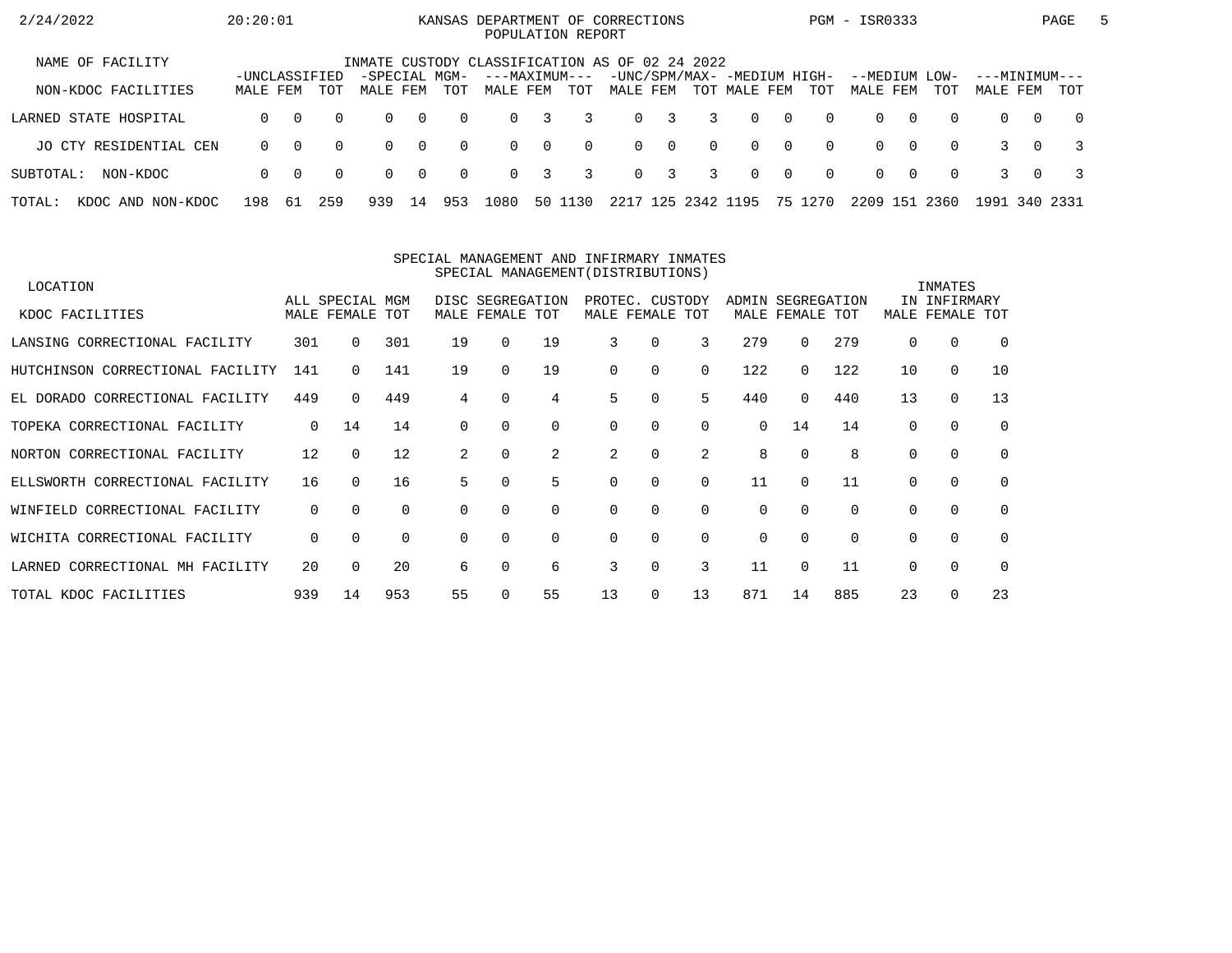2/24/2022 20:20:01 KANSAS DEPARTMENT OF CORRECTIONS PGM - ISR0333 PAGE 6 POPULATION REPORT

## DISTRIBUTION OF IN-STATE PAROLE CASELOAD BY LEVEL OF SUPERVISION

|                                                                                                                                                                                                                                   |                                                                                      | ALL LEVELS                                                                                           |                                                                             |                                                                               | HIGH<br>MALE FEMALE TOT MALE FEMALE TOT                                                                       |                                                                                                            | MALE FEMALE TOT                                                                 | CLOSE/MODERATE                                                               |                                                                                  |                                                                                    | MODERATE/LOW-MOD<br>MALE FEMALE TOT                                                      |                                                                                   |                                                                                  | LOW<br>MALE FEMALE TOT                                                                                  |                                                                                                           |                                                                                                | UNCLASSIFIED<br>MALE FEMALE TOT                                                                   |                                                                                        |
|-----------------------------------------------------------------------------------------------------------------------------------------------------------------------------------------------------------------------------------|--------------------------------------------------------------------------------------|------------------------------------------------------------------------------------------------------|-----------------------------------------------------------------------------|-------------------------------------------------------------------------------|---------------------------------------------------------------------------------------------------------------|------------------------------------------------------------------------------------------------------------|---------------------------------------------------------------------------------|------------------------------------------------------------------------------|----------------------------------------------------------------------------------|------------------------------------------------------------------------------------|------------------------------------------------------------------------------------------|-----------------------------------------------------------------------------------|----------------------------------------------------------------------------------|---------------------------------------------------------------------------------------------------------|-----------------------------------------------------------------------------------------------------------|------------------------------------------------------------------------------------------------|---------------------------------------------------------------------------------------------------|----------------------------------------------------------------------------------------|
| NORTHERN REGION TOTAL<br>KANSAS CITY TOTAL<br><b>OTHER</b><br>KANSAS OFFENDERS<br>COMPACT PAROLE<br>ON SUPERVISION<br>PENDING INVEST<br>WAIT RPT INSTR<br>COMPACT PROBATION<br>ON SUPERVISION<br>PENDING INVEST<br>WAIT RPT INSTR | 2357<br>628<br>628<br>402<br>93<br>70<br>22<br>$\mathbf{1}$<br>133<br>104<br>8<br>21 | 404<br>92<br>92<br>44<br>7<br>4<br>2<br>$\mathbf{1}$<br>41<br>27<br>3<br>11                          | 2761<br>720<br>720<br>446<br>100<br>74<br>24<br>2<br>174<br>131<br>11<br>32 | 190<br>44<br>44<br>36<br>.5<br>3<br>2<br>$\Omega$<br>3<br>3<br>$\Omega$<br>0  | 26<br>3<br>3<br>2<br>$\Omega$<br>$\mathbf 0$<br>$\Omega$<br>$\Omega$<br>1<br>1<br>$\Omega$<br>$\Omega$        | 216<br>47<br>47<br>38<br>5<br>3<br>2<br>$\mathbf 0$<br>4<br>4<br>$\mathbf 0$<br>$\mathbf 0$                | 1006<br>269<br>269<br>193<br>32<br>28<br>4<br>$\mathbf 0$<br>44<br>36<br>5<br>3 | 142<br>28<br>28<br>16<br>4<br>2<br>1<br>1<br>8<br>$\Omega$<br>3              | 1148<br>297<br>297<br>209<br>36<br>30<br>5<br>$\mathbf{1}$<br>52<br>41<br>5<br>6 | 603<br>220<br>220<br>126<br>36<br>33<br>3<br>$\Omega$<br>58<br>55<br>$\Omega$<br>3 | 104<br>36<br>36<br>16<br>1<br>$\mathbf{1}$<br>$\Omega$<br>$\Omega$<br>19<br>15<br>1<br>3 | 707<br>256<br>256<br>142<br>37<br>34<br>3<br>$\Omega$<br>77<br>70<br>1<br>6       | 343<br>32<br>32<br>17<br>3<br>2<br>1<br>$\Omega$<br>12<br>7<br>$\mathbf{1}$<br>4 | 85<br>8<br>8<br>3<br>$\Omega$<br>$\Omega$<br>$\Omega$<br>$\Omega$<br>5<br>4<br>$\Omega$<br>$\mathbf{1}$ | 428<br>40<br>40<br>20<br>3<br>$\overline{2}$<br>$\mathbf{1}$<br>$\Omega$<br>17<br>11<br>$\mathbf{1}$<br>5 | 215<br>63<br>63<br>30<br>17<br>4<br>12<br>$\mathbf{1}$<br>16<br>3<br>2<br>11                   | 47<br>17<br>17<br>7<br>2<br>1<br>1<br>0<br>8<br>2<br>2<br>4                                       | 262<br>80<br>80<br>37<br>19<br>5<br>13<br>$\mathbf{1}$<br>24<br>5<br>4<br>15           |
| TOPEKA TOTAL<br><b>OTHER</b><br>KANSAS OFFENDERS<br>COMPACT PAROLE<br>ON SUPERVISION<br>PENDING INVEST<br>COMPACT PROBATION<br>ON SUPERVISION<br>PENDING INVEST<br>WAIT RPT INSTR                                                 | 296<br>296<br>250<br>19<br>11<br>8<br>27<br>16<br>2<br>9                             | 58<br>58<br>49<br>$\Omega$<br>$\cap$<br>$\Omega$<br>9<br>1<br>3                                      | 354<br>354<br>299<br>19<br>11<br>8<br>36<br>21<br>3<br>12                   | 33<br>33<br>29<br>$\overline{2}$<br>2<br>0<br>2<br>1<br>0<br>1                | 7<br>7<br>5<br>$\Omega$<br>$\Omega$<br>$\mathbf 0$<br>2<br>$\overline{c}$<br>$\mathbf 0$<br>$\Omega$          | 40<br>40<br>34<br>$\overline{2}$<br>2<br>$\mathbf 0$<br>4<br>3<br>$\mathbf 0$<br>$\mathbf{1}$              | 197<br>197<br>170<br>12<br>6<br>6<br>15<br>12<br>1<br>2                         | 30<br>30<br>27<br>$\Omega$<br>$\Omega$<br>$\Omega$<br>1<br>1<br>1            | 227<br>227<br>197<br>12<br>6<br>6<br>18<br>13<br>2<br>3                          | 37<br>37<br>30<br>3<br>3<br>0<br>4<br>$\mathbf 0$<br>1<br>3                        | 11<br>11<br>9<br>$\Omega$<br>$\Omega$<br>0<br>2<br>1<br>0<br>$\mathbf{1}$                | 48<br>48<br>39<br>3<br>3<br>$\mathbf 0$<br>6<br>1<br>$\mathbf 1$<br>4             | 10<br>10<br>6<br>$\Omega$<br>$\Omega$<br>0<br>4<br>3<br>0<br>1                   | 3<br>3<br>2<br>$\Omega$<br>$\Omega$<br>0<br>1<br>1<br>$\mathbf 0$<br>$\Omega$                           | 13<br>13<br>8<br>$\Omega$<br>$\Omega$<br>0<br>5<br>4<br>$\Omega$<br>1                                     | 19<br>19<br>15<br>$\overline{2}$<br>$\cap$<br>2<br>2<br>$\Omega$<br>$\Omega$<br>$\overline{2}$ | 7<br>7<br>6<br>$\Omega$<br>$\Omega$<br>$\mathbf 0$<br>1<br>$\Omega$<br>0<br>1                     | 26<br>26<br>21<br>$\overline{c}$<br>$\Omega$<br>2<br>3<br>$\Omega$<br>$\mathbf 0$<br>3 |
| OLATHE TOTAL<br>OTHER<br>KANSAS OFFENDERS<br>COMPACT PAROLE<br>ON SUPERVISION<br>PENDING INVEST<br>WAIT RPT INSTR<br>COMPACT PROBATION<br>ON SUPERVISION<br>PENDING INVEST<br>WAIT RPT INSTR                                      | 557<br>557<br>332<br>62<br>46<br>14<br>$\mathfrak{D}$<br>163<br>123<br>9<br>31       | 128<br>128<br>55<br>14<br>12<br>$\mathbf{1}$<br>$\mathbf{1}$<br>59<br>51<br>$\Omega$<br>$\mathsf{R}$ | 685<br>685<br>387<br>76<br>58<br>15<br>3<br>222<br>174<br>9<br>39           | 27<br>27<br>26<br>$\Omega$<br>$\Omega$<br>O<br>∩<br>1<br>$\Omega$<br>$\Omega$ | 6<br>6<br>6<br>$\Omega$<br>0<br>$\mathbf 0$<br>$\Omega$<br>$\mathbf 0$<br>$\Omega$<br>$\mathbf 0$<br>$\Omega$ | 33<br>33<br>32<br>$\Omega$<br>0<br>$\mathbf 0$<br>$\Omega$<br>$\mathbf{1}$<br>1<br>$\mathbf 0$<br>$\Omega$ | 144<br>144<br>103<br>16<br>11<br>5<br>$\Omega$<br>25<br>20<br>1<br>4            | 30<br>30<br>22<br>2<br>O<br>$\Omega$<br>6<br>6<br>$\Omega$<br>$\Omega$       | 174<br>174<br>125<br>18<br>13<br>5<br>$\Omega$<br>31<br>26<br>$\mathbf{1}$<br>4  | 64<br>64<br>41<br>9<br>7<br>$\mathbf 1$<br>1<br>14<br>9<br>$\mathbf 1$<br>4        | 13<br>13<br>9<br>2<br>2<br>0<br>$\Omega$<br>2<br>2<br>0<br>$\Omega$                      | 77<br>77<br>50<br>11<br>9<br>$\mathbf 1$<br>$\mathbf{1}$<br>16<br>11<br>1<br>4    | 272<br>272<br>134<br>27<br>25<br>$\mathbf{1}$<br>1<br>111<br>92<br>2<br>17       | 69<br>69<br>12<br>8<br>7<br>$\mathbf 1$<br>$\Omega$<br>49<br>42<br>$\Omega$<br>7                        | 341<br>341<br>146<br>35<br>32<br>$\overline{2}$<br>$\mathbf{1}$<br>160<br>134<br>2<br>24                  | 50<br>50<br>28<br>10<br>3<br>$\cap$<br>12<br>-1<br>5<br>6                                      | 10<br>10<br>6<br>2<br>$\mathbf 1$<br>0<br>1<br>2<br>1<br>0<br>$\mathbf{1}$                        | 60<br>60<br>34<br>12<br>4<br>$\mathbf{1}$<br>14<br>$\overline{2}$<br>5<br>7            |
| LANSING<br>KANSAS OFFENDERS<br>COMPACT PAROLE<br>ON SUPERVISION<br>PENDING INVEST<br>COMPACT PROBATION<br>ON SUPERVISION<br>PENDING INVEST<br>WAIT RPT INSTR                                                                      | 94<br>61<br>18<br>15<br>3<br>15<br>12<br>2<br>$\mathbf{1}$                           | 12<br>6<br>-1<br>1<br>$\Omega$<br>5<br>$\Omega$<br>$\Omega$                                          | 106<br>67<br>19<br>16<br>3<br>20<br>17<br>2<br>1                            | 3<br>3<br>O<br>$\Omega$<br>O<br>$\Omega$<br>$\Omega$<br>$\Omega$<br>0         | 1<br>$\mathbf{1}$<br>0<br>$\mathbf 0$<br>$\Omega$<br>$\Omega$<br>$\Omega$<br>0<br>$\Omega$                    | 4<br>4<br>0<br>$\mathbf 0$<br>$\Omega$<br>0<br>$\mathbf 0$<br>$\mathbf 0$<br>$\mathbf 0$                   | 37<br>27<br>4<br>4<br>0<br>6<br>6<br>0<br>0                                     | 1<br>1<br>O<br>$\Omega$<br>O<br>$\Omega$<br>$\Omega$<br>$\Omega$<br>$\Omega$ | 38<br>28<br>4<br>4<br>$\Omega$<br>6<br>6<br>$\mathbf 0$<br>$\Omega$              | 41<br>26<br>11<br>11<br>$\Omega$<br>4<br>4<br>$\mathbf 0$<br>$\overline{0}$        | 8<br>3<br>1<br>1<br>$\Omega$<br>4<br>4<br>0<br>0                                         | 49<br>29<br>12<br>12<br><sup>0</sup><br>8<br>$\mathsf{R}$<br>$\Omega$<br>$\Omega$ | 3<br>2<br>0<br>$\Omega$<br>$\Omega$<br>1<br>1<br>$\Omega$<br>$\Omega$            | 1<br>$\Omega$<br>$\Omega$<br>$\mathbf 0$<br>$\Omega$<br>1<br>$\mathbf 1$<br>$\Omega$<br>$\Omega$        | 4<br>$\overline{2}$<br>0<br>0<br>$\Omega$<br>2<br>$\overline{2}$<br>$\Omega$<br>$\Omega$                  | 10<br>3<br>3<br>$\Omega$<br>3<br>4<br>$\mathbf{1}$<br>$\overline{c}$<br>1                      | 1<br>$\mathbf{1}$<br>0<br>$\Omega$<br>$\Omega$<br>$\Omega$<br>$\Omega$<br>$\Omega$<br>$\mathbf 0$ | 11<br>4<br>3<br>$\Omega$<br>4<br>1<br>2<br>$\mathbf{1}$                                |
| ATCHISON<br>KANSAS OFFENDERS<br>COMPACT PAROLE<br>ON SUPERVISION<br>PENDING INVEST<br>COMPACT PROBATION                                                                                                                           | 60<br>36<br>q<br>5<br>4<br>15                                                        | 6<br>$\mathbf{1}$<br>3<br>3<br>$\cap$<br>$\overline{2}$                                              | 66<br>37<br>12<br>8<br>4<br>17                                              | 6<br>5<br>∩<br>O<br>∩<br>1                                                    | $\overline{2}$<br>1<br>1<br>1<br>$\mathbf 0$<br>$\Omega$                                                      | 8<br>6<br>1<br>1<br>$\mathbf 0$<br>1                                                                       | 29<br>21<br>4<br>4<br>$\Omega$<br>4                                             | $\overline{2}$<br>$\Omega$<br>1<br>1<br>0<br>1                               | 31<br>21<br>5<br>5<br>$\mathbf 0$<br>5                                           | 14<br>6<br>2<br>1<br>$\mathbf 1$<br>6                                              | 2<br>0<br>1<br>1<br>0<br>1                                                               | 16<br>6<br>3<br>2<br>1<br>7                                                       | 2<br>1<br>$\Omega$<br>$\Omega$<br>0<br>1                                         | $\Omega$<br>$\Omega$<br>$\Omega$<br>$\Omega$<br>$\mathbf 0$<br>$\Omega$                                 | 2<br>1<br>$\Omega$<br>$\Omega$<br>$\mathbf 0$<br>$\mathbf{1}$                                             | 9<br>3<br>3<br>$\Omega$<br>3<br>3                                                              | $\mathbf 0$<br>$\Omega$<br>0<br>$\Omega$<br>0<br>$\Omega$                                         | 9<br>3<br>3<br>$\Omega$<br>3<br>3                                                      |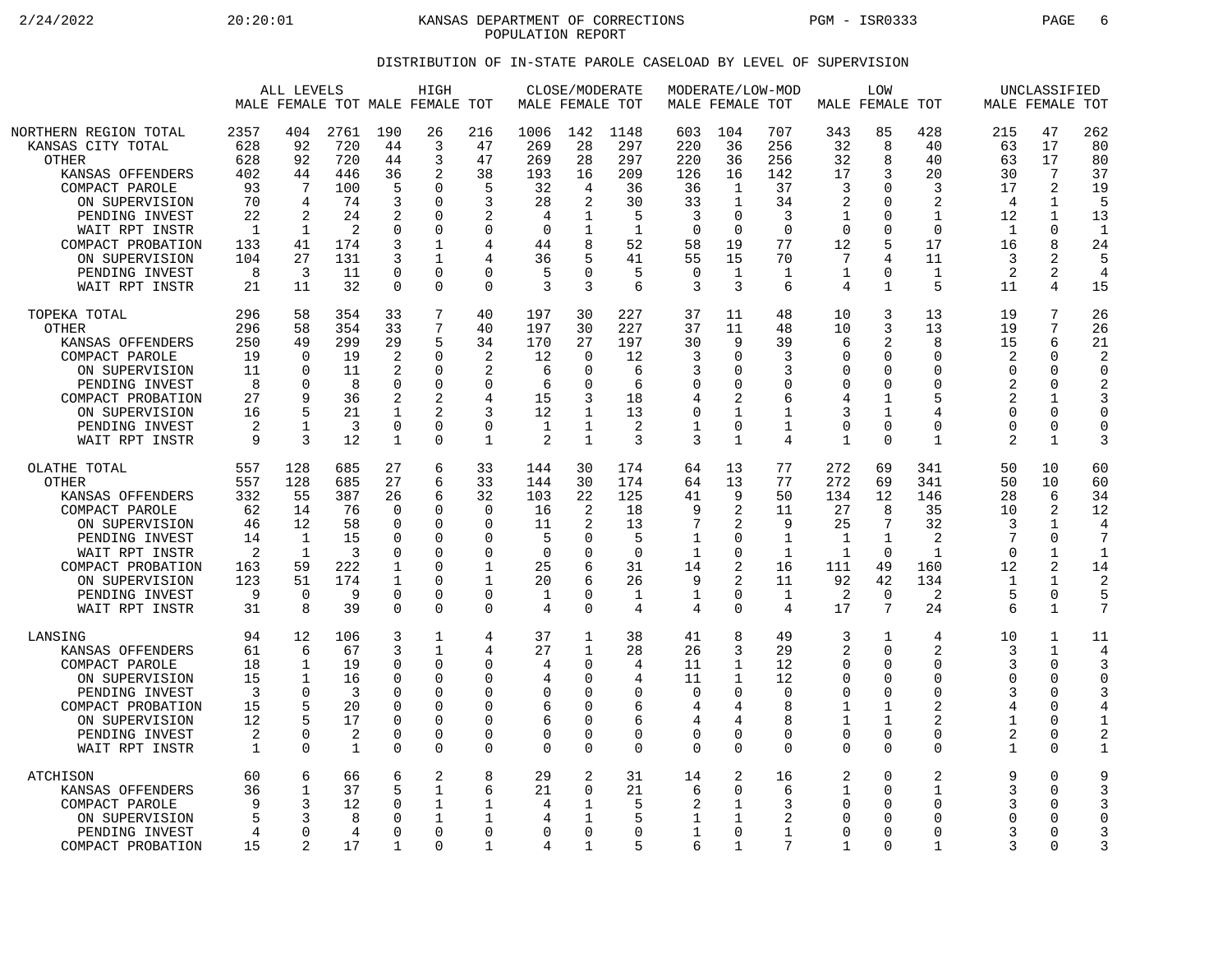2/24/2022 20:20:01 KANSAS DEPARTMENT OF CORRECTIONS PGM - ISR0333 PAGE 7 POPULATION REPORT

## DISTRIBUTION OF IN-STATE PAROLE CASELOAD BY LEVEL OF SUPERVISION

|                                                                                                                                                                                          |                                                    | ALL LEVELS                                                                               |                                                           |                                                                                               | HIGH<br>MALE FEMALE TOT MALE FEMALE TOT                                              |                                                                                               | MALE FEMALE TOT                                        | CLOSE/MODERATE                                                                                      |                                                                                          |                                                                      | MODERATE/LOW-MOD<br>MALE FEMALE TOT                                   |                                                                           |                                                                                              | LOW<br>MALE FEMALE TOT                                                                                 |                                                                                                |                                                                                     | UNCLASSIFIED<br>MALE FEMALE TOT                                                          |                                                                                                                 |
|------------------------------------------------------------------------------------------------------------------------------------------------------------------------------------------|----------------------------------------------------|------------------------------------------------------------------------------------------|-----------------------------------------------------------|-----------------------------------------------------------------------------------------------|--------------------------------------------------------------------------------------|-----------------------------------------------------------------------------------------------|--------------------------------------------------------|-----------------------------------------------------------------------------------------------------|------------------------------------------------------------------------------------------|----------------------------------------------------------------------|-----------------------------------------------------------------------|---------------------------------------------------------------------------|----------------------------------------------------------------------------------------------|--------------------------------------------------------------------------------------------------------|------------------------------------------------------------------------------------------------|-------------------------------------------------------------------------------------|------------------------------------------------------------------------------------------|-----------------------------------------------------------------------------------------------------------------|
| ON SUPERVISION<br>WAIT RPT INSTR                                                                                                                                                         | 11<br>4                                            | 2<br>$\mathbf 0$                                                                         | 13<br>4                                                   | 1<br>$\mathbf 0$                                                                              | 0<br>0                                                                               | 1<br>$\mathbf 0$                                                                              | 4<br>$\Omega$                                          | 1<br>$\mathbf 0$                                                                                    | 5<br>$\Omega$                                                                            | 5<br>$\mathbf{1}$                                                    | 1<br>$\Omega$                                                         | 6<br>$\mathbf{1}$                                                         | 1<br>$\Omega$                                                                                | $\mathbf 0$<br>$\Omega$                                                                                | 1<br>0                                                                                         | $\Omega$<br>3                                                                       | $\mathbf 0$<br>$\mathbf 0$                                                               | $\mathbf 0$<br>3                                                                                                |
| <b>LAWRENCE</b><br>KANSAS OFFENDERS<br>COMPACT PAROLE<br>ON SUPERVISION<br>PENDING INVEST<br>COMPACT PROBATION<br>ON SUPERVISION<br>PENDING INVEST<br>WAIT RPT INSTR                     | 209<br>154<br>24<br>23<br>1<br>31<br>27<br>1<br>3  | 35<br>21<br>4<br>3<br>1<br>10<br>8<br>$\mathbf 1$<br>$\mathbf{1}$                        | 244<br>175<br>28<br>26<br>2<br>41<br>35<br>2<br>4         | 11<br>11<br>$\mathbf 0$<br>0<br>0<br>$\Omega$<br>$\Omega$<br>$\mathbf 0$<br>$\Omega$          | 0<br>0<br>0<br>0<br>$\Omega$<br>$\Omega$<br>0<br>0<br>0                              | 11<br>11<br>$\mathbf 0$<br>$\Omega$<br>∩<br>$\Omega$<br>$\Omega$<br>$\Omega$<br>$\Omega$      | 49<br>36<br>4<br>3<br>9<br>6<br>$\overline{2}$         | 5<br>2<br>1<br>1<br>0<br>$\overline{2}$<br>2<br>$\Omega$<br>$\Omega$                                | 54<br>38<br>5<br>4<br>$\mathbf{1}$<br>11<br>8<br>$\mathbf 1$<br>2                        | 135<br>100<br>18<br>18<br>0<br>17<br>17<br>$\mathbf 0$<br>$\Omega$   | 21<br>15<br>2<br>2<br>U<br>4<br>4<br>$\Omega$<br>$\Omega$             | 156<br>115<br>20<br>20<br>$\mathbf 0$<br>21<br>21<br>$\Omega$<br>$\Omega$ | 7<br>1<br>1<br>1<br>0<br>5<br>4<br>0<br>$\mathbf{1}$                                         | $\overline{2}$<br>1<br>$\Omega$<br>$\Omega$<br>0<br>$\mathbf 1$<br>1<br>0<br>$\Omega$                  | 9<br>$\overline{a}$<br>$\mathbf{1}$<br>1<br>$\Omega$<br>6<br>5<br>0<br>$\mathbf{1}$            | 7<br>6<br>$\mathbf{1}$<br>1<br>∩<br>$\Omega$<br>$\Omega$<br>$\Omega$<br>$\Omega$    | 7<br>3<br>$\mathbf{1}$<br>0<br>1<br>3<br>1<br>$\mathbf{1}$<br>$\mathbf{1}$               | 14<br>9<br>$\overline{2}$<br>1<br>$\mathbf{1}$<br>3<br>1<br>$\mathbf 1$<br>$\mathbf{1}$                         |
| SALINA<br>KANSAS OFFENDERS<br>COMPACT PAROLE<br>ON SUPERVISION<br>PENDING INVEST<br>COMPACT PROBATION<br>ON SUPERVISION<br>PENDING INVEST<br>WAIT RPT INSTR                              | 180<br>159<br>9<br>4<br>5<br>12<br>7<br>1<br>4     | 24<br>14<br>2<br>$\mathbf{1}$<br>1<br>8<br>6<br>1<br>$\mathbf{1}$                        | 204<br>173<br>11<br>5<br>6<br>20<br>13<br>2<br>5          | 12<br>10<br>2<br>$\mathbf{1}$<br>1<br>$\Omega$<br>$\mathbf 0$<br>0<br>$\Omega$                | 1<br>$\mathbf 1$<br>0<br>0<br>0<br>0<br>0<br>0<br>0                                  | 13<br>11<br>2<br>1<br>1<br>$\Omega$<br>$\Omega$<br>0<br>$\Omega$                              | 123<br>111<br>4<br>2<br>2<br>8<br>4<br>1<br>3          | 19<br>11<br>1<br>1<br>$\mathbf 0$<br>7<br>5<br>1<br>$\mathbf{1}$                                    | 142<br>122<br>5<br>3<br>$\overline{c}$<br>15<br>9<br>2<br>4                              | 28<br>25<br>1<br>$\Omega$<br>1<br>2<br>2<br>0<br>$\Omega$            | 3<br>2<br>$\Omega$<br>O<br>$\Omega$<br>1<br>1<br>$\Omega$<br>$\Omega$ | 31<br>27<br>1<br>$\Omega$<br>$\mathbf{1}$<br>3<br>3<br>0<br>$\Omega$      | 6<br>4<br>0<br>$\Omega$<br>$\mathbf 0$<br>2<br>$\mathbf{1}$<br>0<br>$\mathbf{1}$             | $\Omega$<br>∩<br>$\Omega$<br>$\Omega$<br>$\Omega$<br>$\Omega$<br>$\Omega$<br>0<br>$\Omega$             | 6<br>4<br>0<br>$\Omega$<br>0<br>$\mathfrak{D}$<br>1<br>0<br>$\mathbf{1}$                       | 11<br>9<br>$\overline{2}$<br>1<br>1<br>$\Omega$<br>$\Omega$<br>$\Omega$<br>$\Omega$ | 1<br>$\Omega$<br>$\mathbf{1}$<br>$\Omega$<br>1<br>0<br>0<br>0<br>$\Omega$                | 12<br>9<br>3<br>1<br>2<br>$\Omega$<br>$\mathbf 0$<br>0<br>$\Omega$                                              |
| <b>GREAT BEND</b><br>KANSAS OFFENDERS<br>COMPACT PAROLE<br>ON SUPERVISION<br>PENDING INVEST<br>WAIT RPT INSTR<br>COMPACT PROBATION<br>ON SUPERVISION<br>PENDING INVEST<br>WAIT RPT INSTR | 99<br>86<br>6<br>4<br>1<br>1<br>7<br>4<br>1<br>2   | 5<br>4<br>$\Omega$<br>$\Omega$<br>$\Omega$<br>$\Omega$<br>1<br>$\Omega$<br>1<br>$\Omega$ | 104<br>90<br>6<br>4<br>1<br>1<br>8<br>$\overline{2}$<br>2 | 14<br>13<br>1<br>1<br>$\Omega$<br>$\Omega$<br>$\Omega$<br>$\Omega$<br>$\mathbf 0$<br>$\Omega$ | 1<br>$\mathbf 1$<br>0<br>0<br>$\Omega$<br>$\Omega$<br>0<br>$\Omega$<br>$\Omega$<br>0 | 15<br>14<br>1<br>1<br>$\Omega$<br>$\Omega$<br>$\Omega$<br>$\Omega$<br>$\mathbf 0$<br>$\Omega$ | 45<br>39<br>2<br>0<br>1<br>4<br>2<br>1<br>1            | 3<br>2<br>$\Omega$<br>$\Omega$<br>$\Omega$<br>$\Omega$<br>1<br>$\Omega$<br>$\mathbf{1}$<br>$\Omega$ | 48<br>41<br>2<br>$\mathbf{1}$<br>$\Omega$<br>$\mathbf{1}$<br>5<br>2<br>2<br>$\mathbf{1}$ | 21<br>18<br>2<br>2<br>0<br>0<br>1<br>1<br>$\mathbf 0$<br>$\mathbf 0$ | 1<br>$\mathbf{1}$<br>O<br>U<br>U<br>O<br>O<br>U<br>0<br>$\Omega$      | 22<br>19<br>2<br>2<br>$\Omega$<br>$\Omega$<br>1<br>1<br>0<br>$\Omega$     | 2<br>0<br>0<br>0<br>0<br>$\Omega$<br>2<br>1<br>$\mathbf 0$<br>1                              | $\Omega$<br>$\Omega$<br>$\Omega$<br>∩<br>∩<br>$\Omega$<br>$\Omega$<br>$\Omega$<br>$\Omega$<br>$\Omega$ | 2<br>$\Omega$<br>$\Omega$<br>$\Omega$<br>$\Omega$<br>$\Omega$<br>2<br>1<br>$\mathbf 0$<br>1    | 17<br>16<br>1<br>$\Omega$<br>1<br>$\Omega$<br>$\Omega$<br>∩<br>$\Omega$<br>$\Omega$ | $\Omega$<br>$\Omega$<br>0<br>0<br>$\Omega$<br>$\Omega$<br>0<br>$\Omega$<br>0<br>$\Omega$ | 17<br>16<br>-1<br>$\mathbf 0$<br>$\mathbf{1}$<br>$\Omega$<br>$\mathbf 0$<br>$\mathbf 0$<br>$\Omega$<br>$\Omega$ |
| JUNCTION CITY<br>KANSAS OFFENDERS<br>COMPACT PAROLE<br>ON SUPERVISION<br>PENDING INVEST<br>COMPACT PROBATION<br>ON SUPERVISION<br>PENDING INVEST<br>WAIT RPT INSTR                       | 113<br>86<br>10<br>7<br>3<br>17<br>6<br>3<br>8     | 27<br>19<br>2<br>$\mathbf{1}$<br>1<br>6<br>3<br>1<br>2                                   | 140<br>105<br>12<br>8<br>4<br>23<br>9<br>4<br>10          | 25<br>24<br>$\mathbf 0$<br>$\Omega$<br>$\mathbf 0$<br>1<br>$\Omega$<br>$\overline{0}$<br>1    | 3<br>3<br>0<br>0<br>$\Omega$<br>$\Omega$<br>$\Omega$<br>0<br>$\Omega$                | 28<br>27<br>$\Omega$<br>$\Omega$<br>$\mathbf 0$<br>-1<br>$\Omega$<br>$\mathbf 0$<br>1         | 59<br>44<br>7<br>4<br>3<br>8<br>5<br>1<br>2            | 16<br>12<br>1<br>$\Omega$<br>$\mathbf 1$<br>3<br>$\mathbf 1$<br>$\mathbf{1}$<br>$\mathbf{1}$        | 75<br>56<br>8<br>4<br>4<br>11<br>6<br>$\overline{a}$<br>3                                | 18<br>12<br>2<br>2<br>0<br>4<br>0<br>$\mathbf{1}$<br>3               | 6<br>2<br>1<br>1<br>$\Omega$<br>3<br>2<br>0<br>$\mathbf{1}$           | 24<br>14<br>3<br>3<br>0<br>7<br>2<br>$\mathbf{1}$<br>4                    | $\overline{2}$<br>$\mathbf 1$<br>0<br>$\Omega$<br>$\mathbf 0$<br>1<br>0<br>0<br>$\mathbf{1}$ | $\Omega$<br>$\Omega$<br>$\Omega$<br>∩<br>$\Omega$<br>$\Omega$<br>∩<br>$\Omega$<br>$\Omega$             | $\overline{2}$<br>$\mathbf{1}$<br>0<br>$\Omega$<br>$\Omega$<br>-1<br>$\Omega$<br>$\Omega$<br>1 | 9<br>5<br>$\mathbf{1}$<br>1<br>$\Omega$<br>3<br>1<br>1<br>1                         | $\overline{2}$<br>2<br>$\mathbf 0$<br>$\Omega$<br>0<br>$\Omega$<br>0<br>0<br>$\Omega$    | 11<br>7<br>$1\,$<br>1<br>$\mathbf 0$<br>3<br>1<br>$1\,$<br>$1\,$                                                |
| NW COMM CORR<br>KANSAS OFFENDERS<br>COMPACT PAROLE<br>ON SUPERVISION<br>PENDING INVEST<br>COMPACT PROBATION<br>ON SUPERVISION<br>PENDING INVEST                                          | 107<br>91<br>8<br>7<br>$\mathbf{1}$<br>8<br>3<br>2 | 15<br>12<br>1<br>1<br>$\mathbf 0$<br>2<br>2<br>$\Omega$                                  | 122<br>103<br>9<br>8<br>1<br>10<br>5<br>$\mathfrak{D}$    | 14<br>13<br>1<br>1<br>$\mathbf 0$<br>$\Omega$<br>$\Omega$<br>$\Omega$                         | 2<br>2<br>0<br>0<br>0<br>$\Omega$<br>$\Omega$<br>$\Omega$                            | 16<br>15<br>1<br>1<br>$\Omega$<br>O<br>$\Omega$<br>$\Omega$                                   | 54<br>51<br>3<br>2<br>$\Omega$<br>$\Omega$<br>$\Omega$ | 8<br>7<br>1<br>1<br>0<br>$\Omega$<br>$\Omega$<br>$\Omega$                                           | 62<br>58<br>4<br>3<br>$\mathbf{1}$<br>$\Omega$<br>$\Omega$<br>$\Omega$                   | 25<br>19<br>2<br>2<br>$\mathbf 0$<br>4<br>2<br>$\Omega$              | 3<br>2<br>O<br>U<br>O<br>1<br>1<br>$\Omega$                           | 28<br>21<br>2<br>2<br>0<br>5<br>3<br>$\Omega$                             | 7<br>4<br>1<br>1<br>$\mathbf 0$<br>2<br>$\mathbf{1}$<br>$\mathbf{1}$                         | $\overline{2}$<br>$\mathbf{1}$<br>$\Omega$<br>∩<br>$\Omega$<br>1<br>$\mathbf{1}$<br>$\Omega$           | 9<br>5<br>1<br>1<br>0<br>3<br>2<br>$\mathbf{1}$                                                | 7<br>4<br>1<br>1<br>$\Omega$<br>$\mathfrak{D}$<br>$\Omega$<br>1                     | $\Omega$<br>$\mathbf 0$<br>$\Omega$<br>0<br>0<br>0<br>$\Omega$<br>$\Omega$               | 7<br>4<br>$\mathbf{1}$<br>$\mathbf 1$<br>$\mathbf 0$<br>2<br>$\mathbf 0$<br>$\mathbf{1}$                        |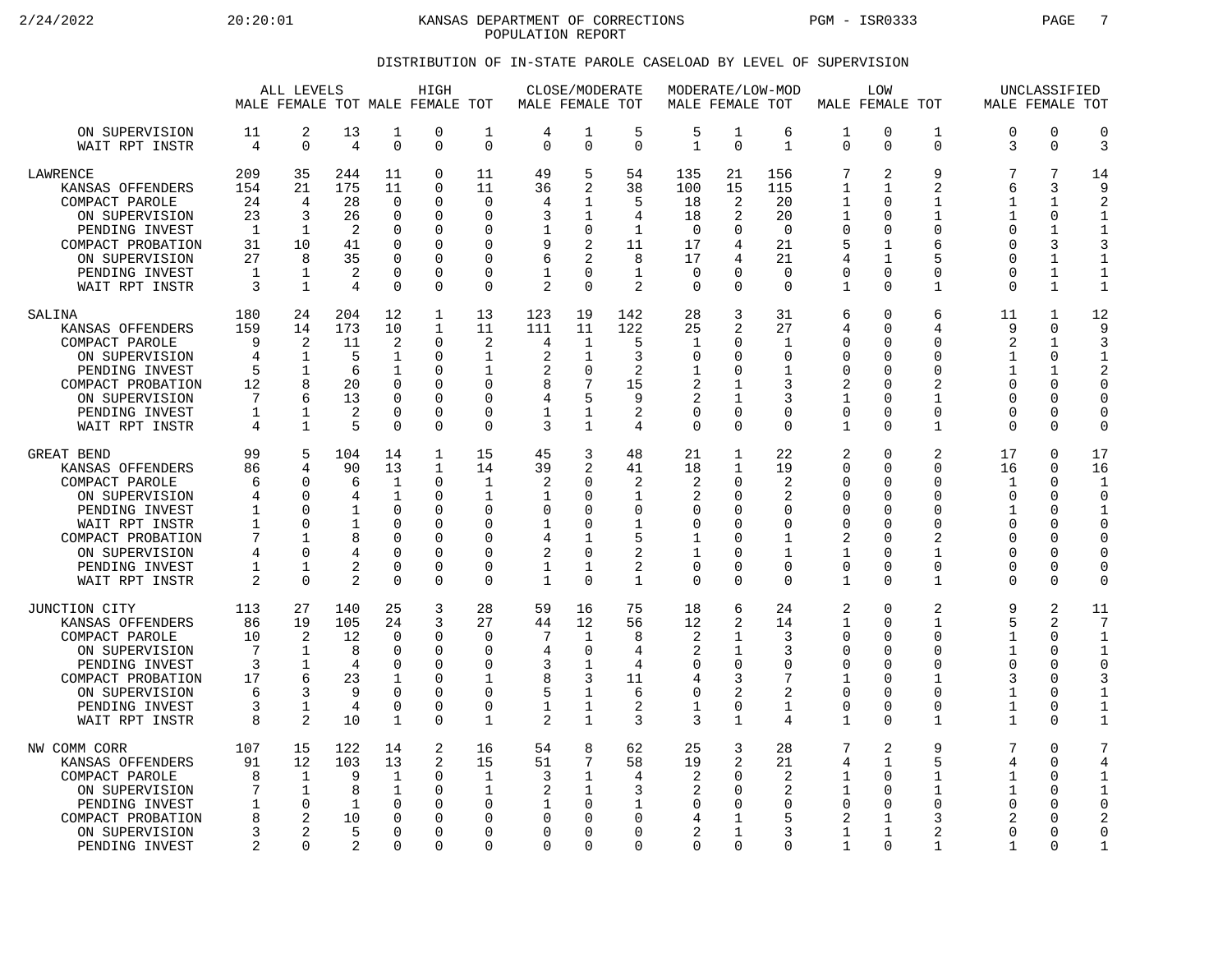2/24/2022 20:20:01 KANSAS DEPARTMENT OF CORRECTIONS PGM - ISR0333 PAGE 8 POPULATION REPORT

## DISTRIBUTION OF IN-STATE PAROLE CASELOAD BY LEVEL OF SUPERVISION

|                                                                                                                                                                                     | ALL LEVELS<br>MALE FEMALE TOT MALE FEMALE TOT                          |                                                         |                                                              |                                                                                                           | HIGH                                                                                                                        |                                                                  |                                                                         | CLOSE/MODERATE<br>MALE FEMALE TOT                                                 |                                                        | MODERATE/LOW-MOD<br>MALE FEMALE TOT                                               |                                             |                                                                                | MALE FEMALE TOT                                                             | LOW                                                             |                                                                 | MALE FEMALE TOT                                          | UNCLASSIFIED                                                                 |                                                                     |
|-------------------------------------------------------------------------------------------------------------------------------------------------------------------------------------|------------------------------------------------------------------------|---------------------------------------------------------|--------------------------------------------------------------|-----------------------------------------------------------------------------------------------------------|-----------------------------------------------------------------------------------------------------------------------------|------------------------------------------------------------------|-------------------------------------------------------------------------|-----------------------------------------------------------------------------------|--------------------------------------------------------|-----------------------------------------------------------------------------------|---------------------------------------------|--------------------------------------------------------------------------------|-----------------------------------------------------------------------------|-----------------------------------------------------------------|-----------------------------------------------------------------|----------------------------------------------------------|------------------------------------------------------------------------------|---------------------------------------------------------------------|
| WAIT RPT INSTR                                                                                                                                                                      | 3                                                                      | $\Omega$                                                | 3                                                            | $\Omega$                                                                                                  | $\Omega$                                                                                                                    | $\mathbf 0$                                                      | $\Omega$                                                                | $\Omega$                                                                          | $\Omega$                                               | $\overline{2}$                                                                    | $\Omega$                                    | 2                                                                              | $\mathbf 0$                                                                 | $\Omega$                                                        | $\Omega$                                                        | $\mathbf{1}$                                             | $\Omega$                                                                     | $\mathbf{1}$                                                        |
| UNASSIGNED - NORTH                                                                                                                                                                  | 14                                                                     | 2                                                       | 16                                                           | 1                                                                                                         | $\Omega$                                                                                                                    | $\mathbf{1}$                                                     | $\mathbf 0$                                                             | $\mathbf 0$                                                                       | $\mathbf{0}$                                           | $\overline{0}$                                                                    | $\Omega$                                    | $\mathbf 0$                                                                    | $\mathbf 0$                                                                 | 0                                                               | $\mathbf 0$                                                     | 13                                                       | 2                                                                            | 15                                                                  |
| KANSAS OFFENDERS                                                                                                                                                                    | 14                                                                     | $\overline{2}$                                          | 16                                                           | $\mathbf 1$                                                                                               | $\Omega$                                                                                                                    | 1                                                                | 0                                                                       | $\Omega$                                                                          | $\Omega$                                               | $\mathbf 0$                                                                       | $\Omega$                                    | $\Omega$                                                                       | $\Omega$                                                                    | $\Omega$                                                        | $\Omega$                                                        | 13                                                       | 2                                                                            | 15                                                                  |
| SOUTHERN REGION TOTAL                                                                                                                                                               | 2145                                                                   | 304                                                     | 2449                                                         | 223                                                                                                       | 33                                                                                                                          | 256                                                              | 969                                                                     | 122                                                                               | 1091                                                   | 550                                                                               | 75                                          | 625                                                                            | 265                                                                         | 46                                                              | 311                                                             | 138                                                      | 28                                                                           | 166                                                                 |
| WICHITA TOTAL                                                                                                                                                                       | 1573                                                                   | 203                                                     | 1776                                                         | 176                                                                                                       | 24                                                                                                                          | 200                                                              | 700                                                                     | 79                                                                                | 779                                                    | 385                                                                               | 44                                          | 429                                                                            | 228                                                                         | 39                                                              | 267                                                             | 84                                                       | 17                                                                           | 101                                                                 |
| SEX OFFENDER UNIT                                                                                                                                                                   | 90                                                                     | 33                                                      | 123                                                          | 10                                                                                                        | 8                                                                                                                           | 18                                                               | 55                                                                      | 18                                                                                | 73                                                     | 16                                                                                | 3                                           | 19                                                                             | 1                                                                           | 1                                                               | $\overline{2}$                                                  | 8                                                        | 3                                                                            | 11                                                                  |
| KANSAS OFFENDERS                                                                                                                                                                    | 75                                                                     | 30                                                      | 105                                                          | 10                                                                                                        | 8                                                                                                                           | 18                                                               | 44                                                                      | 15                                                                                | 59                                                     | 12                                                                                | 3                                           | 15                                                                             | 1                                                                           | 1                                                               | 2                                                               | 8                                                        | 3                                                                            | 11                                                                  |
| COMPACT PAROLE                                                                                                                                                                      | 7                                                                      | 1                                                       | 8                                                            | 0                                                                                                         | $\Omega$                                                                                                                    | $\mathbf 0$                                                      | 5                                                                       | $\mathbf{1}$                                                                      | 6                                                      | 2                                                                                 | 0                                           | 2                                                                              | $\mathbf 0$                                                                 | 0                                                               | $\Omega$                                                        | $\Omega$                                                 | $\mathbf 0$                                                                  | $\mathbf 0$                                                         |
| ON SUPERVISION                                                                                                                                                                      | 5                                                                      | $\mathbf{1}$                                            | 6                                                            | <sup>n</sup>                                                                                              | $\Omega$                                                                                                                    | $\Omega$                                                         | 3                                                                       | $\mathbf{1}$                                                                      | 4                                                      | 2                                                                                 | <sup>0</sup>                                | $\mathfrak{D}$                                                                 | $\Omega$                                                                    | U                                                               | U                                                               | <sup>0</sup>                                             | $\Omega$                                                                     | $\Omega$                                                            |
| PENDING INVEST                                                                                                                                                                      | 2                                                                      | $\Omega$                                                | 2                                                            | $\Omega$                                                                                                  | $\Omega$                                                                                                                    | $\Omega$                                                         | 2                                                                       | $\Omega$                                                                          | 2                                                      | $\mathbf 0$                                                                       | $\Omega$                                    | $\Omega$                                                                       | $\mathbf 0$                                                                 | U                                                               | $\Omega$                                                        | $\Omega$                                                 | $\Omega$                                                                     | $\Omega$                                                            |
| COMPACT PROBATION                                                                                                                                                                   | 8                                                                      | $\mathfrak{D}$                                          | 10                                                           | $\Omega$                                                                                                  | $\Omega$                                                                                                                    | $\Omega$                                                         | 6                                                                       | 2                                                                                 | 8                                                      | 2                                                                                 | <sup>0</sup>                                | 2                                                                              | $\Omega$                                                                    | $\Omega$                                                        | $\Omega$                                                        | O                                                        | $\Omega$                                                                     | $\mathbf 0$                                                         |
| ON SUPERVISION                                                                                                                                                                      | 7                                                                      | $\overline{2}$                                          | 9                                                            | $\Omega$                                                                                                  | $\Omega$                                                                                                                    | 0                                                                | 6                                                                       | 2                                                                                 | 8                                                      | 1                                                                                 | $\Omega$                                    | $\mathbf 1$                                                                    | $\Omega$                                                                    | U                                                               | $\Omega$                                                        | 0                                                        | $\Omega$                                                                     | $\mathbf 0$                                                         |
| WAIT RPT INSTR                                                                                                                                                                      | $\mathbf{1}$                                                           | $\Omega$                                                | $\mathbf{1}$                                                 | $\Omega$                                                                                                  | $\Omega$                                                                                                                    | $\Omega$                                                         | $\Omega$                                                                | $\Omega$                                                                          | $\Omega$                                               | $\mathbf{1}$                                                                      | $\Omega$                                    | $\mathbf{1}$                                                                   | $\Omega$                                                                    | $\Omega$                                                        | $\Omega$                                                        | $\Omega$                                                 | $\Omega$                                                                     | $\mathbf 0$                                                         |
| <b>OTHER</b><br>KANSAS OFFENDERS<br>COMPACT PAROLE<br>ON SUPERVISION<br>PENDING INVEST<br>WAIT RPT INSTR<br>COMPACT PROBATION<br>ON SUPERVISION<br>PENDING INVEST<br>WAIT RPT INSTR | 1483<br>1273<br>69<br>63<br>5<br>$\mathbf{1}$<br>141<br>122<br>6<br>13 | 170<br>105<br>15<br>10<br>4<br>1<br>50<br>35<br>5<br>10 | 1653<br>1378<br>84<br>73<br>9<br>2<br>191<br>157<br>11<br>23 | 166<br>163<br>$\overline{a}$<br>2<br>$\Omega$<br><sup>n</sup><br>$\mathbf 1$<br>1<br>$\Omega$<br>$\Omega$ | 16<br>13<br>$\mathbf{1}$<br>$\mathbf 1$<br>$\Omega$<br>$\Omega$<br>$\overline{2}$<br>$\mathfrak{D}$<br>$\Omega$<br>$\Omega$ | 182<br>176<br>3<br>3<br>0<br>$\Omega$<br>3<br>ζ<br>0<br>$\Omega$ | 645<br>586<br>25<br>24<br>1<br>$\Omega$<br>34<br>33<br>$\mathbf 0$<br>1 | 61<br>49<br>3<br>$\mathbf{1}$<br>$\mathbf{1}$<br>1<br>9<br>6<br>2<br>$\mathbf{1}$ | 706<br>635<br>28<br>25<br>2<br>1<br>43<br>39<br>2<br>2 | 369<br>339<br>10<br>10<br>$\mathbf 0$<br>$\Omega$<br>20<br>18<br>$\mathbf 0$<br>2 | 41<br>29<br>4<br>4<br>O<br>∩<br>8<br>4<br>3 | 410<br>368<br>14<br>14<br>$\Omega$<br>$\Omega$<br>28<br>22<br>$\mathbf 1$<br>5 | 227<br>125<br>27<br>26<br>$\mathbf 0$<br>$\mathbf{1}$<br>75<br>66<br>1<br>8 | 38<br>7<br>4<br>4<br>$\Omega$<br>$\Omega$<br>27<br>22<br>1<br>4 | 265<br>132<br>31<br>30<br>$\Omega$<br>1<br>102<br>88<br>2<br>12 | 76<br>60<br>5<br>1<br>4<br>$\Omega$<br>11<br>4<br>5<br>2 | 14<br>7<br>3<br>0<br>3<br>$\Omega$<br>4<br>$\mathbf{1}$<br>$\mathbf{1}$<br>2 | 90<br>67<br>8<br>$\mathbf{1}$<br>7<br>$\Omega$<br>15<br>5<br>6<br>4 |
| HUTCHINSON TOTAL                                                                                                                                                                    | 103                                                                    | 13                                                      | 116                                                          | 8                                                                                                         | 1                                                                                                                           | 9                                                                | 67                                                                      | 9                                                                                 | 76                                                     | 13                                                                                | 2                                           | 15                                                                             | 7                                                                           | $\Omega$                                                        | 7                                                               | 8                                                        | 1                                                                            | 9                                                                   |
| <b>OTHER</b>                                                                                                                                                                        | 103                                                                    | 13                                                      | 116                                                          | 8                                                                                                         | $\mathbf{1}$                                                                                                                | 9                                                                | 67                                                                      | 9                                                                                 | 76                                                     | 13                                                                                | 2                                           | 15                                                                             | 7                                                                           | $\Omega$                                                        | 7                                                               | 8                                                        | $\mathbf{1}$                                                                 | 9                                                                   |
| KANSAS OFFENDERS                                                                                                                                                                    | 83                                                                     | 12                                                      | 95                                                           | 8                                                                                                         | 1                                                                                                                           | 9                                                                | 56                                                                      | 8                                                                                 | 64                                                     | 10                                                                                | 2                                           | 12                                                                             | 5                                                                           | $\Omega$                                                        | 5                                                               | 4                                                        | 1                                                                            | 5                                                                   |
| COMPACT PAROLE                                                                                                                                                                      | 6                                                                      | $\mathbf{1}$                                            | 7                                                            | U                                                                                                         | $\Omega$                                                                                                                    | 0                                                                | $\mathbf 0$                                                             | 1                                                                                 | $\mathbf{1}$                                           | 3                                                                                 | 0                                           | 3                                                                              | $\Omega$                                                                    | $\Omega$                                                        | $\Omega$                                                        | 3                                                        | 0                                                                            | 3                                                                   |
| ON SUPERVISION                                                                                                                                                                      | 4                                                                      | $\Omega$                                                | 4                                                            | U                                                                                                         | $\Omega$                                                                                                                    | 0                                                                | $\Omega$                                                                | $\Omega$                                                                          | $\Omega$                                               | 3                                                                                 | <sup>0</sup>                                | 3                                                                              | 0                                                                           | U                                                               | $\Omega$                                                        | $\mathbf{1}$                                             | $\Omega$                                                                     | $\mathbf{1}$                                                        |
| PENDING INVEST                                                                                                                                                                      | 2                                                                      | 1                                                       | 3                                                            | $\Omega$                                                                                                  | $\Omega$                                                                                                                    | 0                                                                | 0                                                                       | $\mathbf{1}$                                                                      | $\mathbf{1}$                                           | 0                                                                                 | ∩                                           | 0                                                                              | 0                                                                           | 0                                                               | $\Omega$                                                        | 2                                                        | 0                                                                            | $\overline{2}$                                                      |
| COMPACT PROBATION                                                                                                                                                                   | 14                                                                     | $\Omega$                                                | 14                                                           | O                                                                                                         | $\Omega$                                                                                                                    | $\Omega$                                                         | 11                                                                      | $\Omega$                                                                          | 11                                                     | $\Omega$                                                                          | <sup>0</sup>                                | $\Omega$                                                                       | $\overline{2}$                                                              | 0                                                               | $\overline{a}$                                                  | $\mathbf{1}$                                             | $\Omega$                                                                     | $\mathbf{1}$                                                        |
| ON SUPERVISION                                                                                                                                                                      | 9                                                                      | $\Omega$                                                | 9                                                            | <sup>n</sup>                                                                                              | $\Omega$                                                                                                                    | U                                                                | 7                                                                       | $\cap$                                                                            | 7                                                      | $\Omega$                                                                          | ∩                                           | $\Omega$                                                                       | 1                                                                           | U                                                               | $\mathbf{1}$                                                    | 1                                                        | $\Omega$                                                                     | $\mathbf{1}$                                                        |
| PENDING INVEST                                                                                                                                                                      | 1                                                                      | $\mathbf 0$                                             | 1                                                            | 0                                                                                                         | $\Omega$                                                                                                                    | 0                                                                | $\mathbf 1$                                                             | $\Omega$                                                                          | $\mathbf{1}$                                           | $\mathbf 0$                                                                       | 0                                           | 0                                                                              | $\mathbf 0$                                                                 | 0                                                               | $\mathbf 0$                                                     | 0                                                        | 0                                                                            | $\mathbf 0$                                                         |
| WAIT RPT INSTR                                                                                                                                                                      | $\overline{4}$                                                         | $\Omega$                                                | 4                                                            | $\Omega$                                                                                                  | $\Omega$                                                                                                                    | $\Omega$                                                         | 3                                                                       | $\Omega$                                                                          | 3                                                      | $\Omega$                                                                          | $\Omega$                                    | $\Omega$                                                                       | $\mathbf 1$                                                                 | $\Omega$                                                        | $\mathbf{1}$                                                    | $\Omega$                                                 | $\Omega$                                                                     | $\mathbf 0$                                                         |
| <b>GARDEN CITY</b>                                                                                                                                                                  | 158                                                                    | 33                                                      | 191                                                          | 5                                                                                                         | $\mathbf{1}$                                                                                                                | 6                                                                | 41                                                                      | 10                                                                                | 51                                                     | 103                                                                               | 21                                          | 124                                                                            | 2                                                                           | $\Omega$                                                        | 2                                                               | 7                                                        | $\mathbf{1}$                                                                 | 8                                                                   |
| KANSAS OFFENDERS                                                                                                                                                                    | 72                                                                     | 13                                                      | 85                                                           | 4                                                                                                         | $\mathbf{1}$                                                                                                                | 5                                                                | 33                                                                      | 8                                                                                 | 41                                                     | 33                                                                                | 4                                           | 37                                                                             | 1                                                                           | $\Omega$                                                        | $\mathbf 1$                                                     | 1                                                        | $\Omega$                                                                     | $\mathbf{1}$                                                        |
| COMPACT PAROLE                                                                                                                                                                      | 33                                                                     | 6                                                       | 39                                                           | 1                                                                                                         | $\Omega$                                                                                                                    | 1                                                                | 4                                                                       | 1                                                                                 | 5                                                      | 26                                                                                | 5                                           | 31                                                                             | 1                                                                           | U                                                               | $\mathbf{1}$                                                    | 1                                                        | $\Omega$                                                                     | $\mathbf{1}$                                                        |
| ON SUPERVISION                                                                                                                                                                      | 30                                                                     | 5                                                       | 35                                                           | $\mathbf 1$                                                                                               | $\Omega$                                                                                                                    | 1                                                                | 2                                                                       | $\mathbf 0$                                                                       | 2                                                      | 26                                                                                | 5                                           | 31                                                                             | 1                                                                           | $\Omega$                                                        | $\mathbf{1}$                                                    | 0                                                        | 0                                                                            | $\mathbf 0$                                                         |
| PENDING INVEST                                                                                                                                                                      | $\overline{3}$                                                         | 1                                                       | 4                                                            | $\Omega$                                                                                                  | $\Omega$                                                                                                                    | 0                                                                | 2                                                                       | 1                                                                                 | 3                                                      | $\Omega$                                                                          | $\Omega$                                    | $\Omega$                                                                       | $\mathbf 0$                                                                 | U                                                               | $\Omega$                                                        | 1                                                        | 0                                                                            | $\mathbf{1}$                                                        |
| COMPACT PROBATION                                                                                                                                                                   | 53                                                                     | 14                                                      | 67                                                           | $\Omega$                                                                                                  | $\Omega$                                                                                                                    | 0                                                                | 4                                                                       | $\mathbf{1}$                                                                      | 5                                                      | 44                                                                                | 12                                          | 56                                                                             | $\mathbf 0$                                                                 | U                                                               | $\Omega$                                                        | 5                                                        | $\mathbf{1}$                                                                 | 6                                                                   |
| ON SUPERVISION                                                                                                                                                                      | 48                                                                     | 13                                                      | 61                                                           | $\Omega$                                                                                                  | $\Omega$                                                                                                                    | $\Omega$                                                         | 4                                                                       | $\mathbf{1}$                                                                      | 5                                                      | 44                                                                                | 12                                          | 56                                                                             | $\Omega$                                                                    | $\Omega$                                                        | $\Omega$                                                        | <sup>0</sup>                                             | $\Omega$                                                                     | $\mathbf 0$                                                         |
| PENDING INVEST                                                                                                                                                                      | 3                                                                      | 0                                                       | 3                                                            | 0                                                                                                         | $\Omega$                                                                                                                    | 0                                                                | 0                                                                       | $\mathbf 0$                                                                       | 0                                                      | 0                                                                                 | 0                                           | 0                                                                              | 0                                                                           | 0                                                               | 0                                                               | 3                                                        | 0                                                                            | 3                                                                   |
| WAIT RPT INSTR                                                                                                                                                                      | $\overline{2}$                                                         | $\mathbf{1}$                                            | 3                                                            | $\Omega$                                                                                                  | $\Omega$                                                                                                                    | $\Omega$                                                         | $\Omega$                                                                | $\Omega$                                                                          | $\Omega$                                               | $\mathbf 0$                                                                       | $\Omega$                                    | $\Omega$                                                                       | $\Omega$                                                                    | $\Omega$                                                        | $\Omega$                                                        | $\overline{2}$                                           | $\mathbf{1}$                                                                 | 3                                                                   |
| DODGE CITY                                                                                                                                                                          | 33                                                                     | 3                                                       | 36                                                           | 6                                                                                                         | $\mathbf{1}$                                                                                                                | 7                                                                | 16                                                                      | 1                                                                                 | 17                                                     | 6                                                                                 | 0                                           | 6                                                                              | 4                                                                           | $\mathbf 1$                                                     | 5                                                               | $\mathbf 1$                                              | 0                                                                            | $\mathbf{1}$                                                        |
| KANSAS OFFENDERS                                                                                                                                                                    | 28                                                                     | 3                                                       | 31                                                           | 6                                                                                                         | 1                                                                                                                           | 7                                                                | 13                                                                      | 1                                                                                 | 14                                                     | 6                                                                                 | $\Omega$                                    | 6                                                                              | 2                                                                           | $\mathbf{1}$                                                    | 3                                                               | 1                                                        | 0                                                                            | $\mathbf 1$                                                         |
| COMPACT PAROLE                                                                                                                                                                      | 1                                                                      | $\Omega$                                                | $\mathbf 1$                                                  | $\Omega$                                                                                                  | $\Omega$                                                                                                                    | $\Omega$                                                         | $\mathbf{1}$                                                            | $\Omega$                                                                          | $\mathbf{1}$                                           | 0                                                                                 | $\Omega$                                    | O                                                                              | $\mathbf 0$                                                                 | 0                                                               | $\Omega$                                                        | $\Omega$                                                 | $\Omega$                                                                     | $\mathbf 0$                                                         |
| ON SUPERVISION                                                                                                                                                                      | 1                                                                      | $\Omega$                                                | 1                                                            | $\Omega$                                                                                                  | $\Omega$                                                                                                                    | $\Omega$                                                         | 1                                                                       | $\Omega$                                                                          | $\mathbf{1}$                                           | $\Omega$                                                                          | $\Omega$                                    | O                                                                              | $\Omega$                                                                    | $\Omega$                                                        | $\Omega$                                                        | <sup>0</sup>                                             | $\Omega$                                                                     | $\mathbf 0$                                                         |